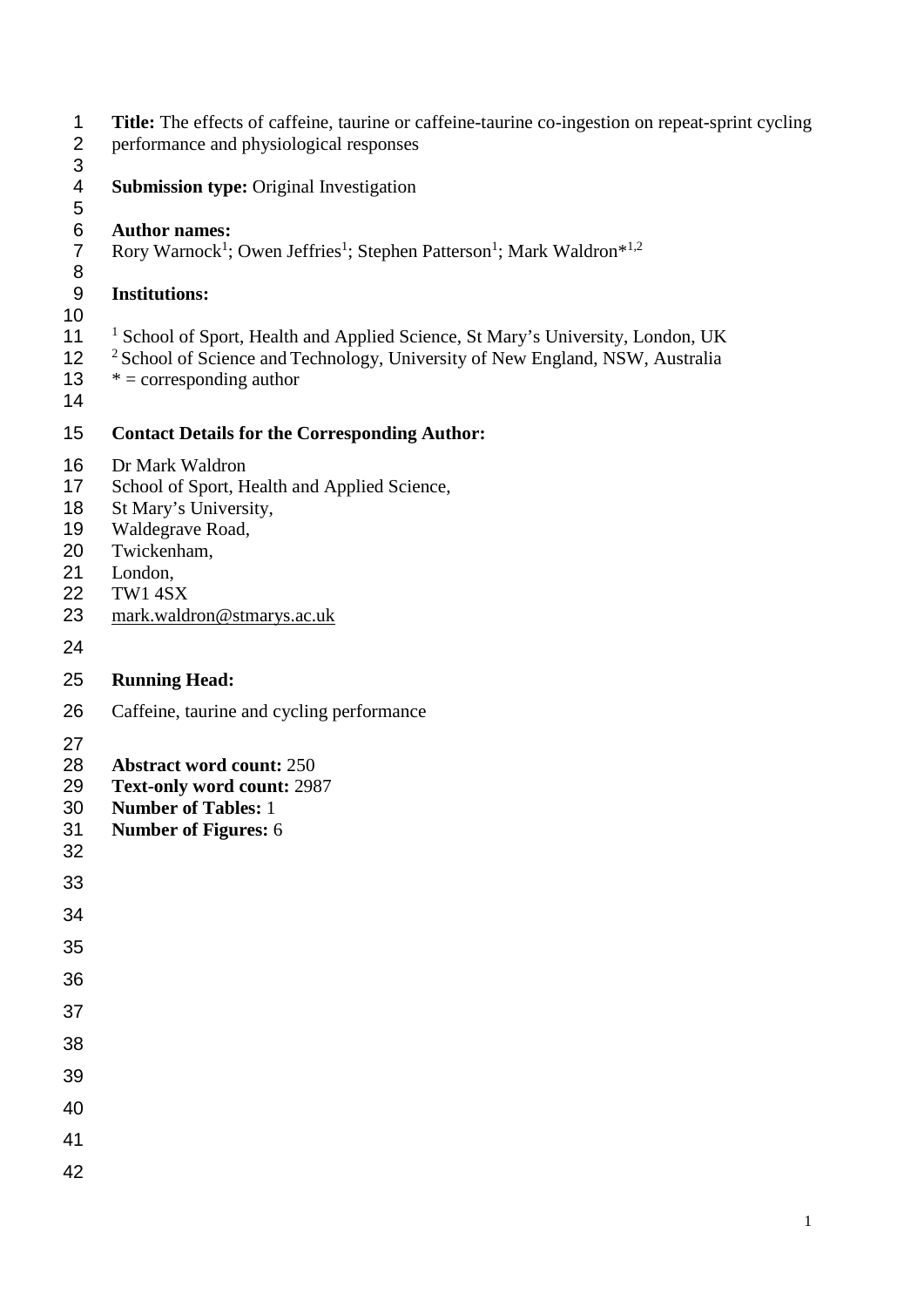#### **Abstract**

- *Purpose:* This study investigated the effects of caffeine (C), taurine (T), caffeine and taurine co-ingestion (C+T) or placebo (P) on repeated Wingate cycling performance and associated physiological responses.
- *Methods:* Seven male team sports players participated in a randomised, single-blind, cross-
- over study, where they completed three Wingate tests, each separated by 2-min, an hour after
- 49 ingesting: C (5 mg/kg BM), T (50 mg/kg BM), C+T (5 mg/kg BM + 50 mg/kg BM) or P (5
- mg/kg BM) in a gelatine capsule. Performance was measured on an ergometer, whilst blood
- lactate, perceived exertion, heart rate (HR), mean arterial pressure (MAP) and rate pressure
- product (RPP) were measured at rest (pre-supplement), baseline (1-h post-supplement) and
- during and after exercise.

#### *Results:*

- Magnitude-based inferences revealed that all of the supplements increased (*small* to *moderate, likely to very likely*) mean peak power (MPP), peak power (PP) and mean power
- (MP) compared to P, with greater MPP, PP and MP in T compared to C (*small, possible*).
- 58 Intra-sprint fatigue index (%FI<sub>Intra</sub>) was greater in T compared to P and C (*moderate, likely*),
- 59 whilst inter-sprint fatigue index (%FI<sub>Inter</sub>) was lower in T compared to C (*small, possible*). C
- and C+T increased HR, MAP and RPP compared to P and T at baseline (moderate to *very*
- *large, likely to most likely*); however, these only remained higher in C compared to all conditions in the final sprint.
- *Conclusions:* T elicited greater improvements in performance compared to P, C or C+T,

- whilst reducing the typical chronotropic and pressor effects of C.
- **Key words:** Stimulants; fatigue; repeat-sprint; ergogenic
-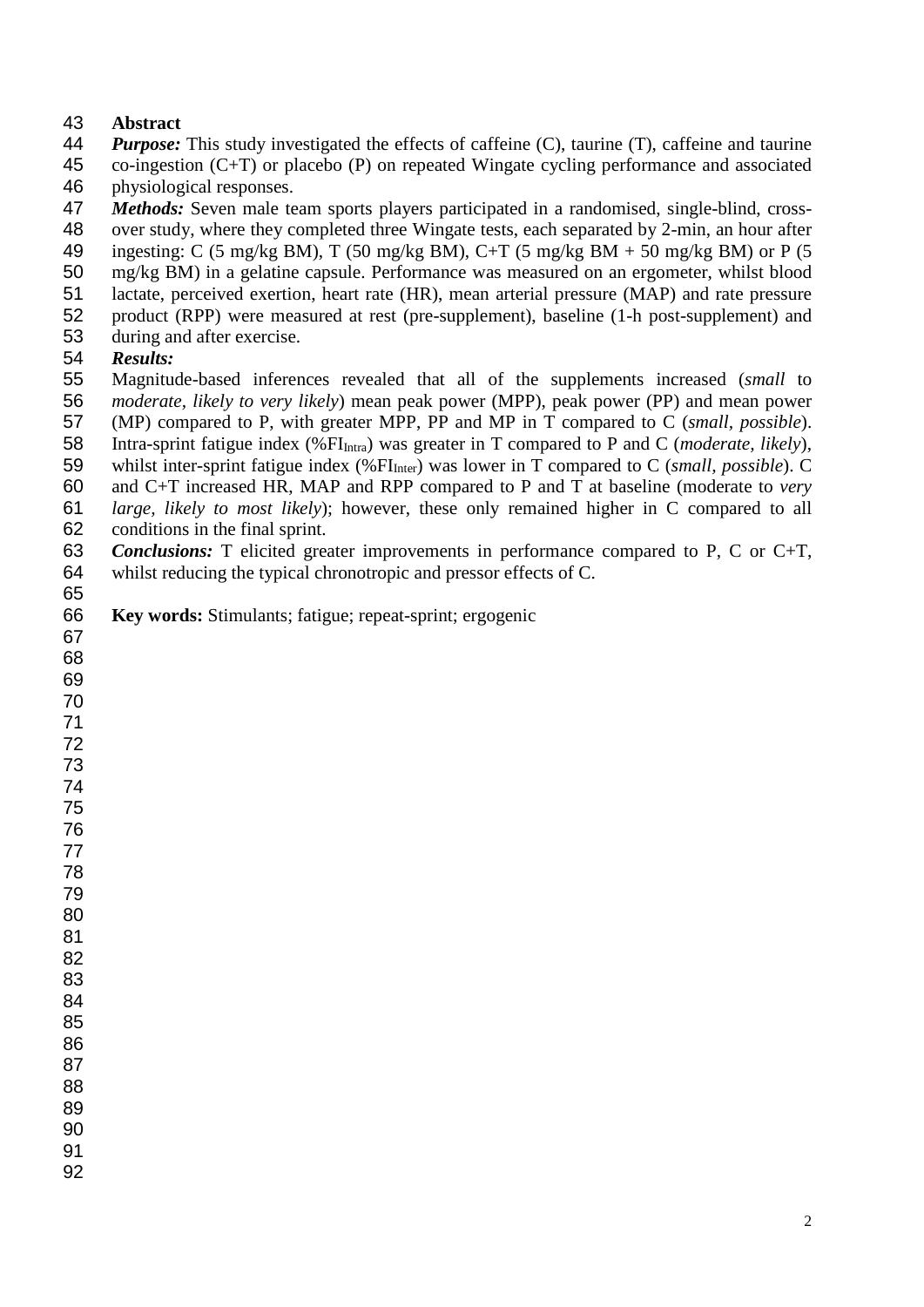#### 93 **Introduction**

94 Taurine, a sulfur-containing amino acid, is one of the primary ingredients in the most popular 95 energy drinks.<sup>1</sup> In addition, most energy drinks contain caffeine, a methylxanthine drug 96 commonly consumed by athletes as an ergogenic aid.<sup>2</sup> Caffeine ingestion  $(3-6 \text{ mg/kg}$  body 97 mass) has been shown to improve performance across a variety of events,<sup>2</sup> notably during 98 intermittent, sprint performance.<sup> $3-4$ </sup> Whilst the role of caffeine as an ergogenic aid has been 99 well-researched, the effects of taurine on performance are not thoroughly understood. There 100 has been limited research examining the effect of isolated taurine ingestion on performance in 101 healthy human participants, with one study reporting improvements in 3 km time-trial<br>102 performance after acute supplementation.<sup>5</sup> However, others have reported no effects of acute 102 performance after acute supplementation.<sup>5</sup> However, others have reported no effects of acute taurine supplementation on prolonged endurance performance<sup>6</sup> or 'unclear' effects on taurine supplementation on prolonged endurance performance<sup>6</sup> or 'unclear' effects on 104 anaerobic capacity.<sup>7</sup> The effect of acute, isolated taurine supplementation on performance 105 during intermittent, high-intensity exercise has not yet been investigated.

106

107 Little is understood about the efficacy of caffeine and taurine co-ingestion on high-intensity 108 intermittent performance, which is surprising given the high concentration of these 109 ingredients in popular energy drinks and their purported effects. However, there are many 110 similarities in the sites of action and proposed mechanisms of taurine and caffeine, which 111 could alter their efficacy. For example, both caffeine<sup>8</sup> and taurine<sup>9-11</sup> are reported to regulate 112 intracellular  $Ca^{2+}$  handling and the sensitivity of myofibrils to  $Ca^{2+}$  in skeletal muscle fibres. 113 One mechanism of action shared by caffeine and taurine appears to be potentiation of 114 ryanodine receptors.<sup>10</sup> Whilst the capacity of caffeine to effect muscle force production via 115 myofibrillar calcium handling at physiological concentrations (- 70  $\mu$ M) is still a topic of 116 some debate,<sup>8</sup> in vitro studies have shown that taurine's effects on peak force (~29 %) and 116 some debate,<sup>8</sup> in vitro studies have shown that taurine's effects on peak force (~29 %) and rate of force development (~28 %) is augmented in the presence of a physiological dose of rate of force development ( $\sim$ 28 %) is augmented in the presence of a physiological dose of 118 caffeine.<sup>10</sup> Both taurine and caffeine also have established, yet separate roles in the control of 119 cardiovascular (CV) responses during rest and exercise.<sup>11-14</sup> The specific roles of both 120 caffeine and taurine on the CV system could be important for increasing capacity during<br>121 intermittent exercise and recovery from intermittent bouts, which relies on the maintenance intermittent exercise and recovery from intermittent bouts, which relies on the maintenance 122 of cardiac output.<sup>15-16</sup> Lastly, taurine and caffeine are known to act on the central nervous 123 system (CNS) but have distinctly different mechanisms, with caffeine relying on antagonism of adenosine receptors<sup>17</sup> to induce wakefulness, alertness<sup>18</sup> and enhance information<br>125 processing.<sup>19</sup> This is in contrast to the suggested role of taurine as an extrasynaptic GABA<sub>A</sub> processing.<sup>19</sup> This is in contrast to the suggested role of taurine as an extrasynaptic GABA<sub>A</sub> 126 receptor agonist, which can increase network activity at various sites in the brain, such as the 127 thalamus, $^{20}$  which can reduce anxiety.

128

 Based on the above reasoning, it is feasible that the isolated effects of caffeine and taurine could interact *in vivo*, but it is not known how this might manifest during repeat-sprint performance. Therefore, the purpose of this study was to investigate the effect of caffeine 132 (C), taurine (T), caffeine and taurine co-ingestion (C+T) or placebo (P) on repeated  $(\times 3)$  Wingate cycling performance and associated physiological responses. It was hypothesized that all conditions would enhance performance compared to placebo but that the combined properties of caffeine and taurine would lead to an improved performance and reduced CV response during the intermittent protocol.

137 138 **Methods**

## 139

140 **Participants** Seven male University team sports players provided written informed to take part in the study 142 (Age 20.8  $\pm$  0.9 years; stature 1.76  $\pm$  0.11 m; body mass 86.3  $\pm$  10.2 kg). Given the typical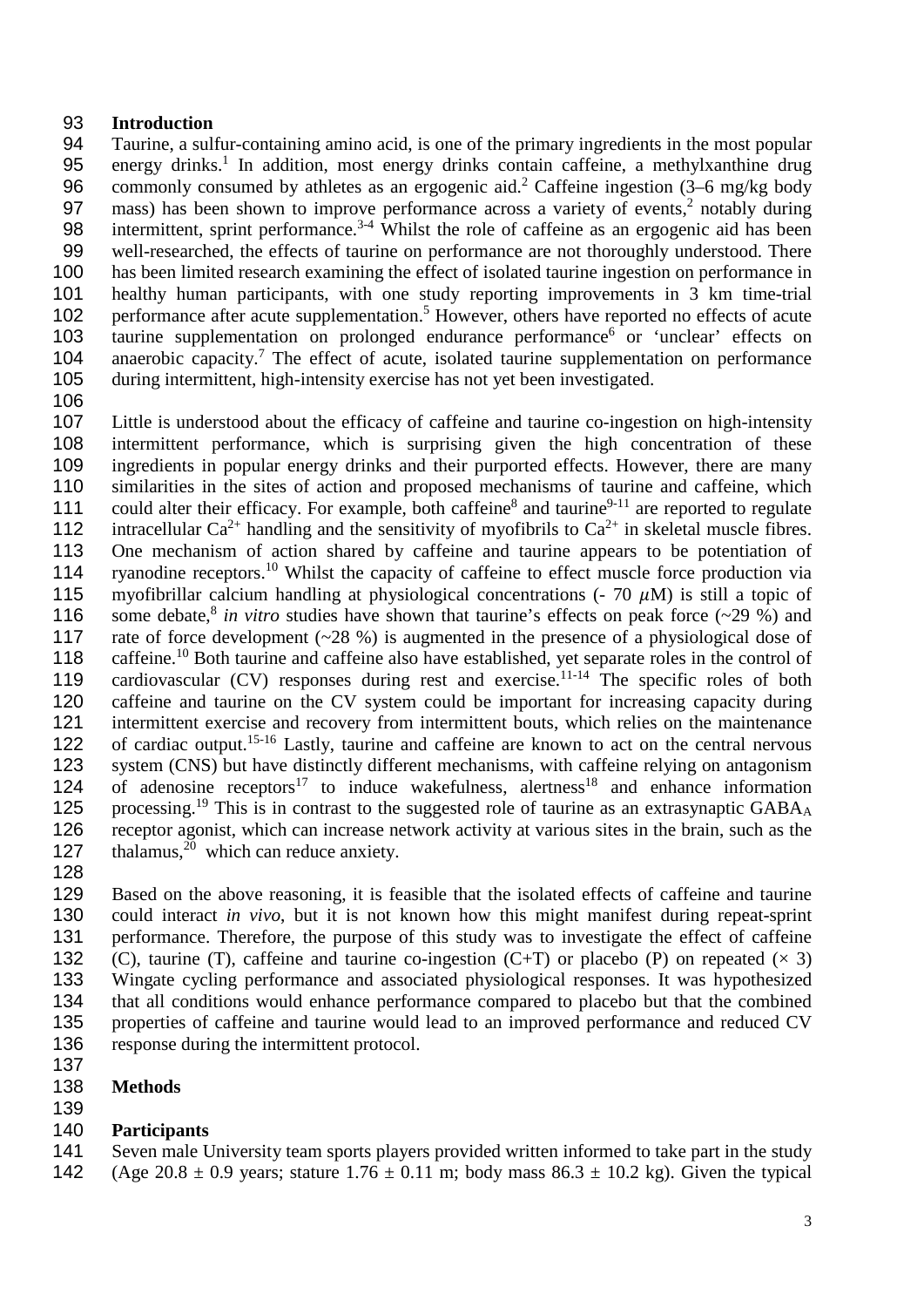143 effect sizes (Cohen's  $d = 0.3{\text -}1.0$ ) reported using caffeine and taurine across the various dependent variables in this study, G\*Power (Version 3.0.10) was used to calculate an *a-priori* sample size of seven, which was sufficient to identify differences between groups with a statistical power of 0.80. Given the statistical approach of the study, we also used Hopkins' 147 method (http://www.sportsci.org/2006/wghss.htm) to estimate sample size for magnitude-<br>148 based inferences, based on peak power reliability data from our laboratory. A sample size of 148 based inferences, based on peak power reliability data from our laboratory. A sample size of 149 6 participants was generated based on a smallest important change of 25 W  $(0.2 \times$  between 6 participants was generated based on a smallest important change of 25 W (0.2  $\times$  between subject SD) and a typical error of 15 W. The chances of type I and II errors were deemed to 151 be 5 %. The participants were instructed to maintain their normal, self-selected, diet<br>152 throughout testing and reported this on the day of each trial. The participants did not eat throughout testing and reported this on the day of each trial. The participants did not eat within 2 hours of the trial. The participants were also provided with an extensive list of dietary sources containing caffeine and taurine, which they were instructed to avoid in the 24- 155 h prior to testing. The participants abstained from strenuous exercise in the 48-h before<br>156 testing. Institutional ethical approval was given for this study, which was conducted in testing. Institutional ethical approval was given for this study, which was conducted in accordance with the 1964 Helsinki declaration.

# 

 **Design** All participants reported to the laboratory on five separate occasions. During visit 1, the participants were familiarised with the ergometer and Wingate procedure. The all-out maximal nature of Wingate cycling tests was emphasized during this time. The bike was fitted to the participant during this visit, which remained consistent for the remainder of the study. On visits 2, 3, 4 and 5, the participants performed three 30-s Wingates, separated by 2- min of active recovery. The trial was conducted using a randomised, single-blind, cross-over design. All trials were conducted at the same time of day and separated by 48-h.

#### 

#### **Procedure**

 On arrival at the laboratory, the participants rested for 10-min prior to the measurement of 170 resting heart rate (HR) (Polar FT1, Polar Electro Oy, Kempele, Finland), blood lactate<br>171 concentration (B[La]) and blood pressure (BP) (OMRON Healthcare Europe B.V. concentration (B[La]) and blood pressure (BP) (OMRON Healthcare Europe B.V. Hoofddrop, Netherlands). Blood pressure was measured by occluding the left brachial artery 173 of participants and reported as the mean arterial pressure (MAP) (MAP = DBP + 0.33 (SBP–<br>174 DBP)). Rate pressure product (RPP) was also reported (Systolic pressure x HR) as an 174 DBP)). Rate pressure product (RPP) was also reported (Systolic pressure x HR) as an 175 indication of myocardial oxygen demand. A lancet was used to extract a capillary blood indication of myocardial oxygen demand. A lancet was used to extract a capillary blood sample from the lobe of the ear to measure B[La], which was measured using a calibrated analyser (Biosen C Line, EKF diagnostic GmbH, Barleben, Germany). For all B[La] measurements, two samples were taken and the mean was calculated. Before each trial day, 179 the participants' body mass (kg) was recorded using a Portable Scale (MPMS-230, Marsden<br>180 Weighing Group, Oxfordshire, UK) to allow for the correct dose of supplement and Weighing Group, Oxfordshire, UK) to allow for the correct dose of supplement and calculation of power output (W/kg) for the subsequent four trials. 

 **Supplementation** All of the supplements were prepared in a powder form, which were measured using an analytical balance (Precisa 125A, Precisa Gravimetrics AG, Zurich, Switzerland) and ingested in a gelatine capsule. The capsules contained one of the following: caffeine (C) (5 mg/kg BM), taurine (T) (50 mg/kg BM), caffeine + taurine (C+T) (5 mg/kg BM + 50 mg/kg 188 BM) or a placebo (P) (maltodextrin) (5 mg/kg BM). The dosages of caffeine<sup>2</sup> and taurine<sup>21</sup> followed the recommendations of recent studies. All supplements were sourced from the 190 same company (My Protein, Manchester, UK). After ingestion, the participants rested in a<br>191 seated position for 1-h in a quiet room and were observed by the investigators, after which seated position for 1-h in a quiet room and were observed by the investigators, after which baseline (post-supplement) measurements of B[La], HR and BP were taken. We hereafter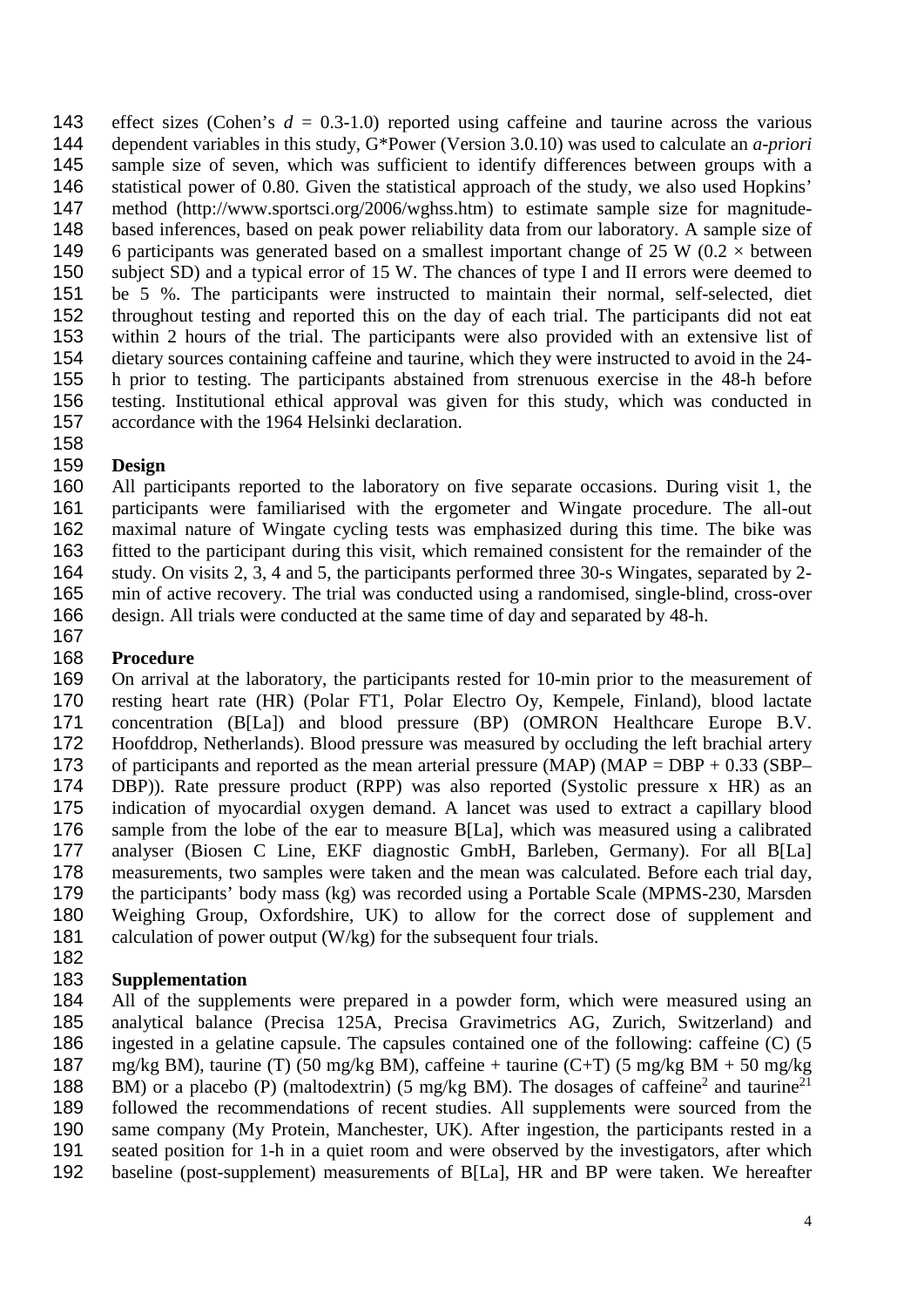refer to post-supplement measurements as 'baseline'. The 1-h timing was chosen as this 194 accounted for the peak plasma availability of both taurine<sup>22</sup> and caffeine<sup>23</sup> after oral administration.

#### **Wingate protocol**

198 All tests were conducted indoors using an electronically braked cycle ergometer (Lode 199 Excalibur Sport, Lode B.V. Medical Technology, Groningen, The Netherlands). The Wingate Excalibur Sport, Lode B.V. Medical Technology, Groningen, The Netherlands). The Wingate 200 protocol was conducted at a load corresponding to  $0.075 \text{ kg} \times \text{BM}$  and uncorrected power<br>201 output was reported. Each participant completed a 5-min warm-up at 0.9 W/kg, cycling at 80 201 output was reported. Each participant completed a 5-min warm-up at 0.9 W/kg, cycling at 80<br>202 revolutions per minute (rev/min). After 3-min of the warm-up, a 5-s sprint was performed at a revolutions per minute (rev/min). After 3-min of the warm-up, a 5-s sprint was performed at a load equal to the Wingate test. After the warm-up, a 3-min passive recovery stage was provided to allow for any final stretching and water. The exercise protocol consisted of three 30-s Wingate tests, preceded by a 2-min active recovery. During the active recovery (0.9 W/kg), the participants maintained a cadence of 65 rev/min. A countdown of "3, 2, 1 - GO" was given at the beginning of each test. The participant cycled as fast as possible for 30-s with standardised, non-specific verbal encouragement from the investigators. Recordings of 209 B[La], were taken 1-min into each 2-min recovery. This procedure was repeated for the 210 following two Wingate tests. The performance variables measured on the ergometer were: following two Wingate tests. The performance variables measured on the ergometer were: peak power (the highest power (PP) output attained over 1-s during the three Wingate tests); mean peak power (mean of the PP across the three Wingate tests; MPP), mean power (average power output of the three Wingate tests; MP), mean intra-sprint fatigue index (percentage difference between maximal and minimal power output during all of the three 215 30-s Wingate tests combined; %FI<sub>Intra</sub>) and inter-sprint fatigue index (percentage change in 216 mean power output between the three Wingate tests;  $%FI<sub>Inter</sub>$ ).<sup>24</sup>

 Heart rate was recorded from the start to the end of exercise and readings were recorded, alongside a rating of perceived exertion (RPE; 6-20) in the 5-sec after each sprint using a 6- 220 20 Borg scale. The 'final' HR hereafter describes the recording after the last Wingate sprint 221 in each trial. Blood lactate concentration was measured 1-min after each sprint. The HR. in each trial. Blood lactate concentration was measured 1-min after each sprint. The HR, B[La] and RPE were reported as a mean of all three Wingate tests (i.e. mean exercising HR, B[La] and RPE. Blood pressure (for reporting of MAP and RPP) was measured for a third and final time immediately after the final Wingate test, after which a 5-min cool-down was completed. The following three trials were carried out in an identical manner, using one of 226 the four experimental conditions.

#### **Statistical analysis**

230 Based on best-practice recommendations for research in sports nutrition<sup>2</sup>, effect sizes (ES) and magnitude-based inferences (MBIs) were used to identify mechanistic differences in the 232 dependent variables between the four experimental conditions  $(P, C, T, T)$ . Effect sizes 233 were defined as; trivial = 0.2; small = 0.21–0.6; moderate = 0.61–1.2; large = 1.21–1.99; very<br>234 large > 2.0.<sup>25</sup> Raw data were log-transformed to account for non-uniformity of effects. large  $> 2.0^{25}$  Raw data were log-transformed to account for non-uniformity of effects. Threshold probabilities for a substantial effect based on the 90% confidence limits were: <0.5% *most unlikely*, 0.5–5% *very unlikely*, 5–25% *unlikely,* 25–75% *possibly*, 75–95% *likely*, 95–99.5% *very likely*, 99.5% *most likely*. Thresholds for the magnitude of the observed change in the dependent variables were determined as the within-participant standard deviation × 0.2 (*small*) 0.6 (*moderate*) and 1.2 (*large*). Effects with confidence limits across a *likely small* positive or negative change were classified as *unclear*. The uncertainty of effects was based on 90% confidence limits for all variables. A custom spreadsheet designed for cross-over trials was used to perform all of the calculations [\(http://www.sportsci.org/.](http://www.sportsci.org/)).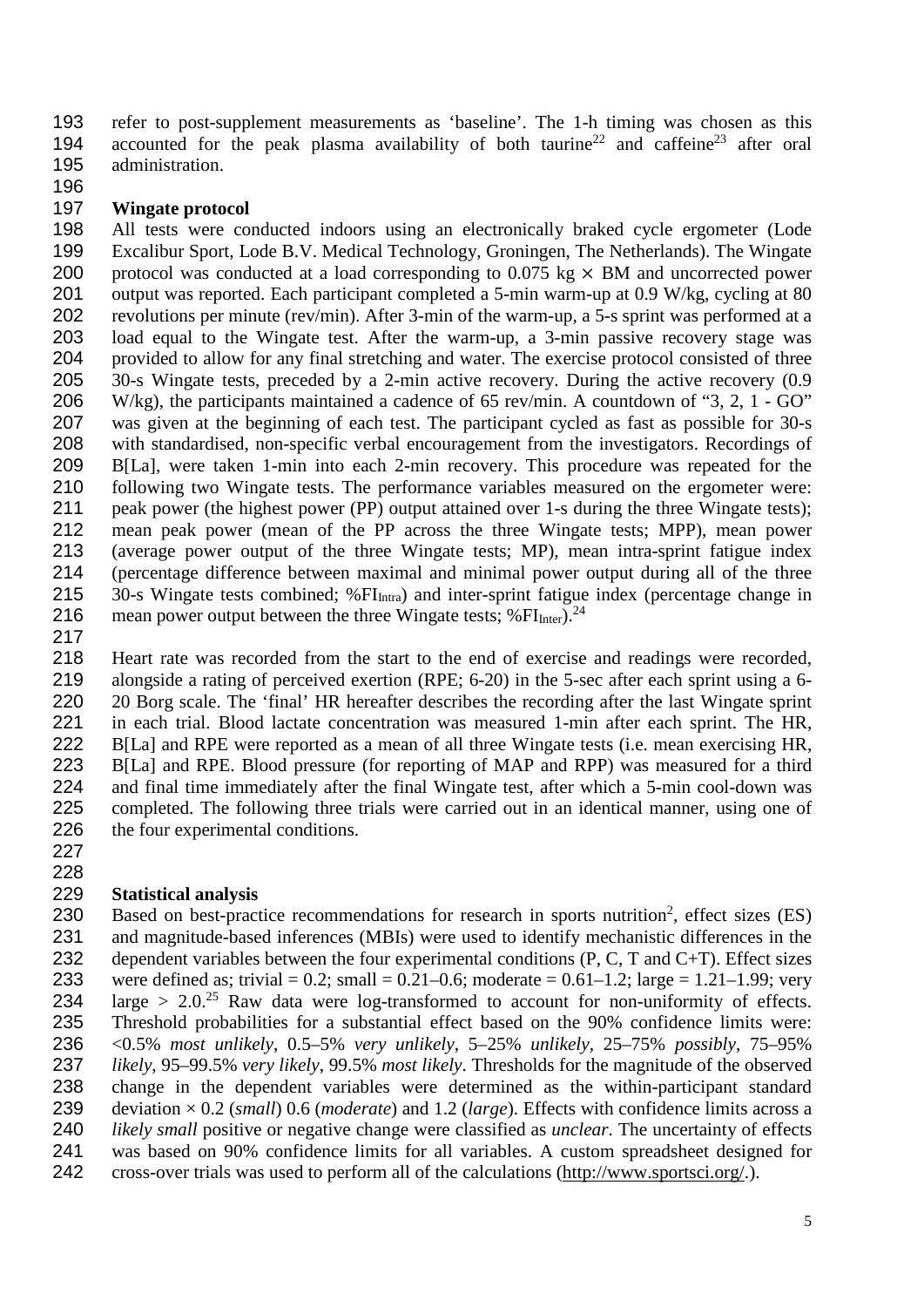| 243                                                                                                          |                                                                                                                                                                                                                                                                                                                                                                                                                                                                                                                                                                                                                                                                                                                                                                                                                                                                                                                                                                                                                                                                                                                                                                                                                                                                                                                                                              |
|--------------------------------------------------------------------------------------------------------------|--------------------------------------------------------------------------------------------------------------------------------------------------------------------------------------------------------------------------------------------------------------------------------------------------------------------------------------------------------------------------------------------------------------------------------------------------------------------------------------------------------------------------------------------------------------------------------------------------------------------------------------------------------------------------------------------------------------------------------------------------------------------------------------------------------------------------------------------------------------------------------------------------------------------------------------------------------------------------------------------------------------------------------------------------------------------------------------------------------------------------------------------------------------------------------------------------------------------------------------------------------------------------------------------------------------------------------------------------------------|
| 244<br>245<br>246<br>247<br>248<br>249<br>250<br>251<br>252<br>253<br>254<br>255<br>256<br>257<br>258<br>259 | <b>Results</b><br>Differences between experimental conditions for resting HR, resting MAP, resting RPP and<br>resting B[La] were all mechanistically <i>unclear</i> , with ES ranging from <i>trivial</i> to <i>small</i> . The<br>only exception at rest was the <i>moderate</i> , yet unclear, differences in B[La] between T and<br>both C and C+T (Table 1). Post-supplementation, there were very large, most likely<br>differences in HR between C and T and <i>moderate</i> , <i>likely</i> differences between C and P, P and<br>T, and C+T and T. This translated to the findings for MAP, with baseline <i>small, possible</i><br>differences between C and T (Table 1). During exercise, there were small, possible<br>differences for mean exercising HR between C and P and <i>small, possible</i> differences between<br>C and C+T, with all other comparisons being <i>trivial-small</i> and <i>unclear</i> (Table 1). The final<br>exercising HR was also different between C and C+T (small, likely), P and C+T, T and C+T<br>and T and C (small, possible), with all other comparisons being trivial. This translated to<br>small, possible differences in final MAP and final RPP between C and P, T and C+T, whilst<br>all other comparisons were <i>unclear</i> (Table 1). All comparisons of exercising RPE were<br>unclear (Table 1). |
| 260<br>261<br>262<br>263<br>264<br>265<br>266                                                                | ***********Insert Table 1 here***********                                                                                                                                                                                                                                                                                                                                                                                                                                                                                                                                                                                                                                                                                                                                                                                                                                                                                                                                                                                                                                                                                                                                                                                                                                                                                                                    |
| 267                                                                                                          | There were <i>moderate</i> , very likely differences in MPP between C and P, T and P and C+T and                                                                                                                                                                                                                                                                                                                                                                                                                                                                                                                                                                                                                                                                                                                                                                                                                                                                                                                                                                                                                                                                                                                                                                                                                                                             |
| 268                                                                                                          | P. There were <i>small, possible</i> differences in MPP between T and C (Figure 1).                                                                                                                                                                                                                                                                                                                                                                                                                                                                                                                                                                                                                                                                                                                                                                                                                                                                                                                                                                                                                                                                                                                                                                                                                                                                          |
| 269                                                                                                          |                                                                                                                                                                                                                                                                                                                                                                                                                                                                                                                                                                                                                                                                                                                                                                                                                                                                                                                                                                                                                                                                                                                                                                                                                                                                                                                                                              |
| 270                                                                                                          |                                                                                                                                                                                                                                                                                                                                                                                                                                                                                                                                                                                                                                                                                                                                                                                                                                                                                                                                                                                                                                                                                                                                                                                                                                                                                                                                                              |
| 271                                                                                                          | ********Insert Figure 1 here*******                                                                                                                                                                                                                                                                                                                                                                                                                                                                                                                                                                                                                                                                                                                                                                                                                                                                                                                                                                                                                                                                                                                                                                                                                                                                                                                          |
| 272<br>273<br>274<br>275                                                                                     | There were <i>moderate</i> , <i>likely</i> differences in PP between T and P and C+T and P. PP was                                                                                                                                                                                                                                                                                                                                                                                                                                                                                                                                                                                                                                                                                                                                                                                                                                                                                                                                                                                                                                                                                                                                                                                                                                                           |
| 276                                                                                                          | different (small, likely) between C and P, whilst there were small, possible differences                                                                                                                                                                                                                                                                                                                                                                                                                                                                                                                                                                                                                                                                                                                                                                                                                                                                                                                                                                                                                                                                                                                                                                                                                                                                     |
| 277                                                                                                          | between T and C (Figure 2).                                                                                                                                                                                                                                                                                                                                                                                                                                                                                                                                                                                                                                                                                                                                                                                                                                                                                                                                                                                                                                                                                                                                                                                                                                                                                                                                  |
| 278                                                                                                          |                                                                                                                                                                                                                                                                                                                                                                                                                                                                                                                                                                                                                                                                                                                                                                                                                                                                                                                                                                                                                                                                                                                                                                                                                                                                                                                                                              |
| 279                                                                                                          | ********Insert Figure 2 here*******                                                                                                                                                                                                                                                                                                                                                                                                                                                                                                                                                                                                                                                                                                                                                                                                                                                                                                                                                                                                                                                                                                                                                                                                                                                                                                                          |
| 280                                                                                                          |                                                                                                                                                                                                                                                                                                                                                                                                                                                                                                                                                                                                                                                                                                                                                                                                                                                                                                                                                                                                                                                                                                                                                                                                                                                                                                                                                              |
| 281                                                                                                          |                                                                                                                                                                                                                                                                                                                                                                                                                                                                                                                                                                                                                                                                                                                                                                                                                                                                                                                                                                                                                                                                                                                                                                                                                                                                                                                                                              |
| 282                                                                                                          | There were <i>moderate</i> , very likely differences in MP between T and P, with <i>small likely</i>                                                                                                                                                                                                                                                                                                                                                                                                                                                                                                                                                                                                                                                                                                                                                                                                                                                                                                                                                                                                                                                                                                                                                                                                                                                         |
| 283                                                                                                          | differences in MP between C and P and C+T and P. Similar small, yet possible differences in                                                                                                                                                                                                                                                                                                                                                                                                                                                                                                                                                                                                                                                                                                                                                                                                                                                                                                                                                                                                                                                                                                                                                                                                                                                                  |
| 284                                                                                                          | MP were apparent between $T$ and $C$ (Figure 3).                                                                                                                                                                                                                                                                                                                                                                                                                                                                                                                                                                                                                                                                                                                                                                                                                                                                                                                                                                                                                                                                                                                                                                                                                                                                                                             |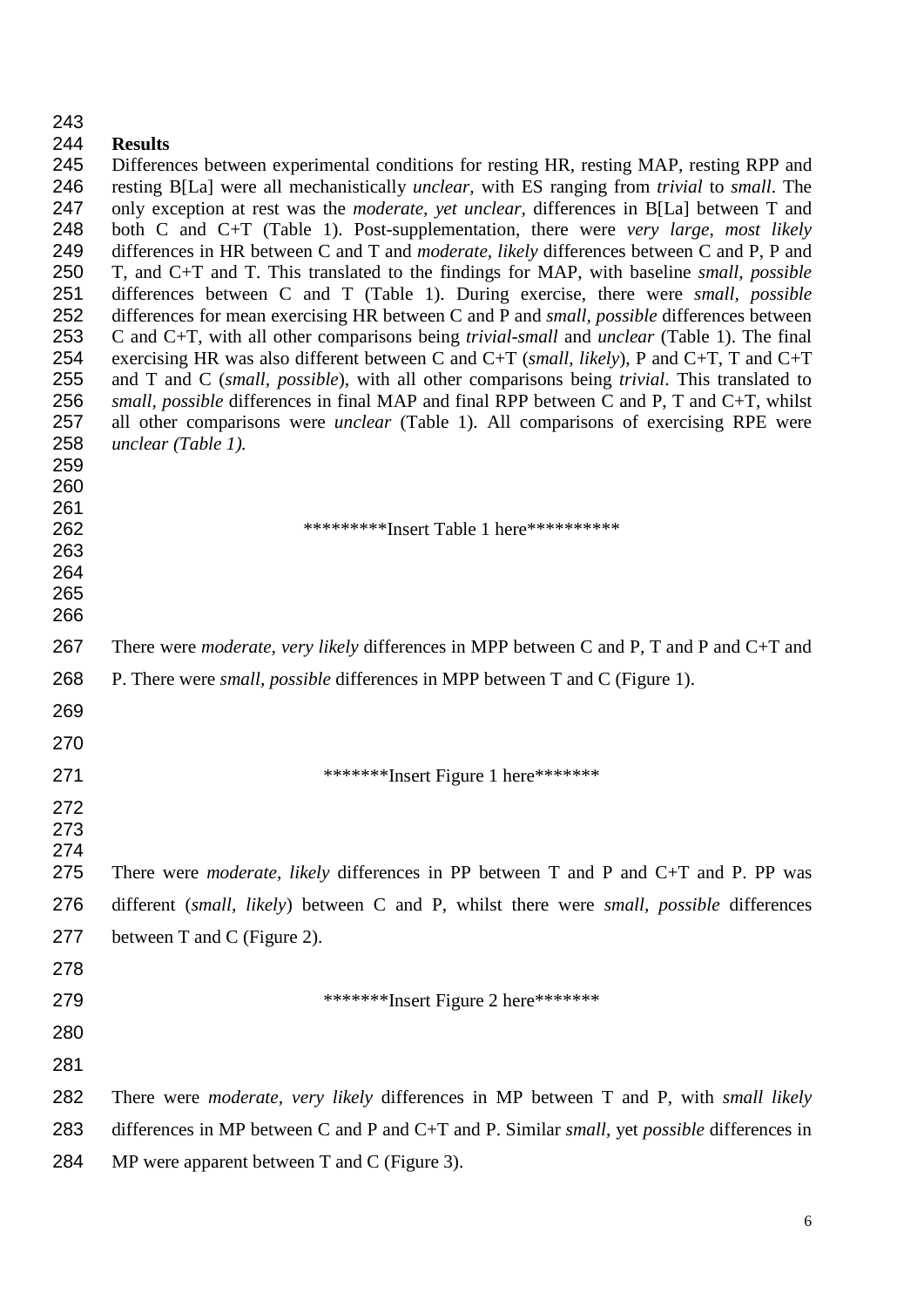| 285 |                                                                                                                   |
|-----|-------------------------------------------------------------------------------------------------------------------|
| 286 | ********Insert Figure 3 here*******                                                                               |
| 287 |                                                                                                                   |
| 288 | There were <i>small, possible</i> differences in %FI <sub>Inter</sub> between C and P and T and C. There were     |
| 289 | <i>small, likely</i> differences in % $FIInter$ between C+T and P. Similar <i>small, yet unclear</i> differences  |
| 290 | were apparent between $C+T$ and T (Figure 4).                                                                     |
| 291 |                                                                                                                   |
| 292 | ********Insert Figure 4 here*******                                                                               |
| 293 |                                                                                                                   |
| 294 |                                                                                                                   |
| 295 | There were <i>moderate</i> , <i>likely</i> differences for $\%FI_{\text{Intra}}$ between T and P and T and C. C+T |
| 296 | showed small, unclear differences to P and C but moderate, possible differences to P (Figure                      |
| 297 | $5)$ .                                                                                                            |
| 298 |                                                                                                                   |
| 299 | ********Insert Figure 5 here*******                                                                               |
| 300 |                                                                                                                   |
| 301 | Figure 6 shows the power profile for a representative participant during the three Wingate                        |
| 302 | tests across each of the experimental conditions.                                                                 |
| 303 |                                                                                                                   |
| 304 |                                                                                                                   |
| 305 | ********Insert Figure 6 here*******                                                                               |
| 306 |                                                                                                                   |
| 307 |                                                                                                                   |
| 308 | There were no trial order effects for any performance measures found between consecutive                          |
| 309 | trials, with all $ES < 0.2$ (trivial).                                                                            |
| 310 |                                                                                                                   |
| 311 | <b>Discussion</b>                                                                                                 |
| 312 | In partial support of our hypothesis, we found that isolated caffeine, taurine and                                |
| 313 | caffeine+taurine supplementation can improve performance during repeated Wingate tasks                            |
| 314 | compared to placebo, by increasing MP, PP and MPP (Figures 1-3). Whilst it is known that                          |
| 315 | caffeine may induce changes of this type, $3-4$ this is the first study to report improvements after              |
| 316 | isolated or co-ingested taurine supplementation. Moreover, the MP, PP and MPP achieved in                         |
| 317 | the taurine condition was <i>possibly</i> greater ( $ES = small$ ) than the caffeine condition (Figures 1-        |
| 318 | 3). The higher PP achieved in the taurine condition resulted in a greater intra-sprint fatigue                    |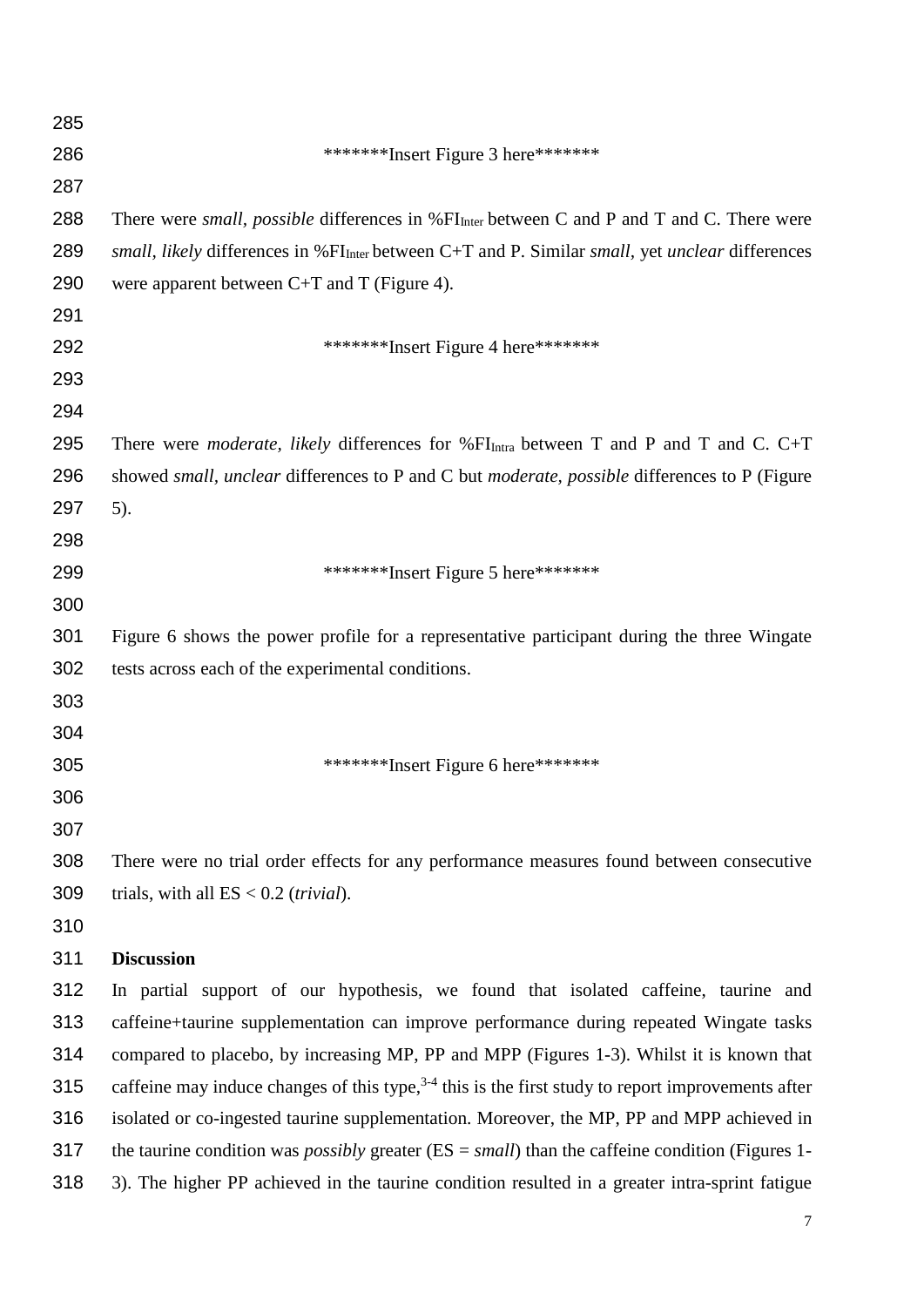319 index compared to the caffeine and caffeine+taurine conditions. In other words, the taurine 320 supplement permitted a higher power output at the expense of power maintenance within 321 each Wingate sprint, whereas the caffeine-containing conditions did not increase power 322 production to the same level but maintained power more effectively within sprints. However, 323 this was not true for the inter-sprint fatigue index, where taurine supplementation improved 324 the maintenance of power output across the three Wingate sprints (Figures 4 and 6). In 325 mammalian studies, high levels of endogenous taurine have been reported in skeletal 326 muscle,<sup>26</sup> which is reduced after exhaustive exercise.<sup>27</sup> Taurine depletion *in vitro* has been 327 shown to reduce force output and increase the rate of fatigue during repeated stimulation of 328 mouse skeletal muscle.<sup>11</sup> The primary mode of action in skeletal muscle appears to be 329 through intracellular membrane stabilisation, increased  $Ca^{2+}$  uptake and release and increased 330 sensitivity of the contractile filaments to  $Ca^{2+}$ ; contributing to enhanced force production.<sup>9-11</sup> 331 Taurine-depleted muscle fibres are suggested to fatigue faster than non-depleted muscle 332 fibres due to altered SR-Ca<sup>2+</sup> handling.<sup>11</sup> Indeed, suppression of Ca<sup>2+</sup> release or reuptake is an 333 established cause of peripheral muscle fatigue.<sup>28</sup> These proposed fatigue mechanisms could 334 support the higher PP achieved in the taurine group (i.e. greater  $Ca^{2+}$  release) and the resultant 335 greater fatigue (i.e. greater depletion and decreased availability, alongside a transient 336 reduction in taurine concentration) within each Wingate sprint  $(\%FI<sub>Intra</sub>)$ ; a mechanistic 337 process that would be less useful for endurance-type exercise, as reported elsewhere<sup>6</sup>. Whilst 338 the superior  $\%$  FI<sub>Inter</sub> in the taurine condition might seem at odds with these findings, it is 339 entirely feasible that the 2-min recovery period between sprints was sufficient for the 340 restoration of  $SR-Ca^{2+}$  before commencing the subsequent sprint. Indeed, the apparent 341 inhibition of recovery between sprints in the caffeine+taurine condition compared to taurine 342 alone might be related to a similar mechanism, whereby  $Ca^{2+}$  reuptake is interrupted by the 343 competition for the same molecular site.

344

 Research has highlighted the ergogenic effects of caffeine in repeated high-intensity 346 exercise.<sup>3-4</sup> The combination of caffeine and taurine increased PP, MPP, MP (Figures 1-3) compared to placebo and guarded against the reduction in power within each Wingate test (Figure 5). *In vitro* studies have showed that physiological concentrations of taurine can 349 improve force (~29 %) and rate of force development (~28 %) in the presence of caffeine.<sup>10</sup> On this basis, it has been proposed that the isolated effects of caffeine and taurine could interact to augment high-intensity physical performance. However, others have shown no change in force production, rate of fatigue or acute recovery after repeated stimulations of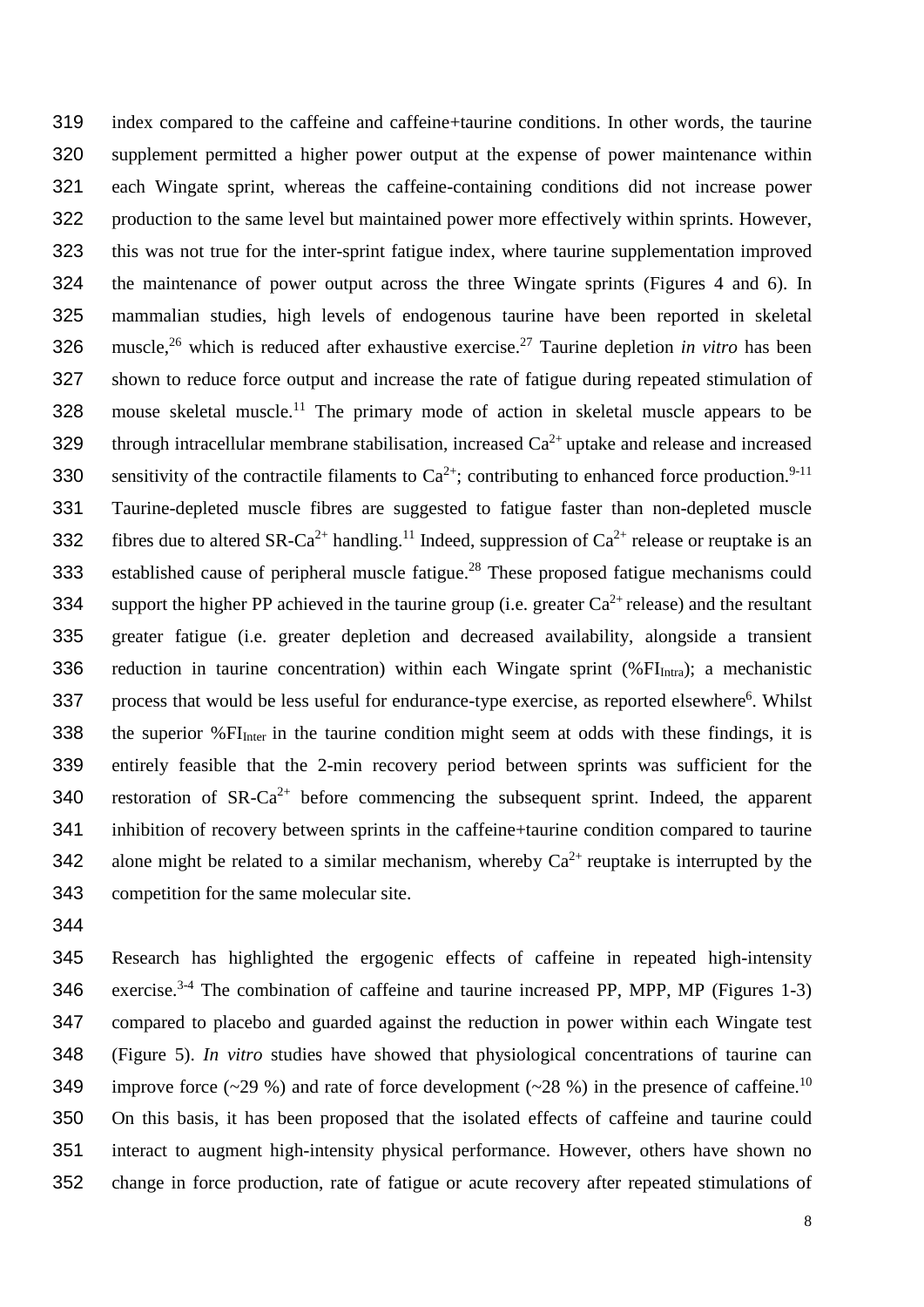isolated mouse skeletal muscle with caffeine and taurine co-ingestion compared to caffeine 354 alone, with no effect of isolated taurine.<sup>29</sup> Using doses of taurine that were larger than that of 355 a typical energy drink (50 mg/kg BM *vs.*  $\sim$ 15-35 mg/kg BM),<sup>6-7</sup> appeared to exaggerate the effects on repeated-sprint performance, such that that taurine supplementation alone elicited the greatest effects on power output. By implication, this also suggests that caffeine, for unknown reasons, inhibited the effect of taurine in this study. Further research is required to understand the mechanisms that explain this phenomenon during repeat-sprint cycling; however, this could be linked to the shared molecular target that both caffeine and taurine 361 potentially act on to alter  $Ca^{2+}$  dynamics in skeletal muscle, which appears to be dependent 362 on muscle fibre type. $11,29$ 

 Cardiovascular responses (MAP, HR and RPP) were highest in caffeine-containing conditions, 1-h after supplementation (baseline) (Table 1). This can be explained by the chronotropic effects that can be elicited by caffeine, contributing toward the acute, centrally-367 mediated, increases in blood pressure observed after ingestion.<sup>17</sup> However, during exercise and the final exercising measurements, HR, MAP and RPP were higher in the caffeine condition compared to placebo, taurine or caffeine+taurine. It is known that isolated taurine administration does not increase HR or blood pressure but does exert inotropic actions on the 371 cardiac musculature<sup>12-14</sup> particularly when  $Ca^{2+}$  concentration is reduced, as can be observed 372 during exhaustive exercise.<sup>26</sup> If taurine supplementation increased myocardial contractility and, in turn diastolic filling time per cardiac cycle, during intermittent cycling, the lower cardiac frequency (HR) might be anticipated. Indeed, such characteristics have been 375 associated with increased recovery from exercise.<sup>16</sup> This provides one possible explanation 376 for the ergogenic effects of taurine in this study.

 It is likely that the baseline increases in HR, MAP and RPP reflect the acute effects of caffeine on the heart in caffeine-containing conditions but that the introduction of taurine (caffeine+taurine) blunted this effect at later exercising periods (Table 1). There are two potential reasons for this delayed response. Firstly, it is known that exercise-induced increases in reactive oxygen species (ROS) trigger a release of taurine from muscle during 383 exercise.<sup>30</sup> Therefore, it is possible that the interactive effects of caffeine and taurine on the cardiovascular system might be exercise-induced. Secondly, peak plasma levels of taurine 385 occur approximately 1 to 2.5-h (mean = 1.5-h) after oral ingestion,<sup>22</sup> whereas peak plasma caffeine concentration is typically reached between 0.25 to 1-h (mean = 0.5-h) after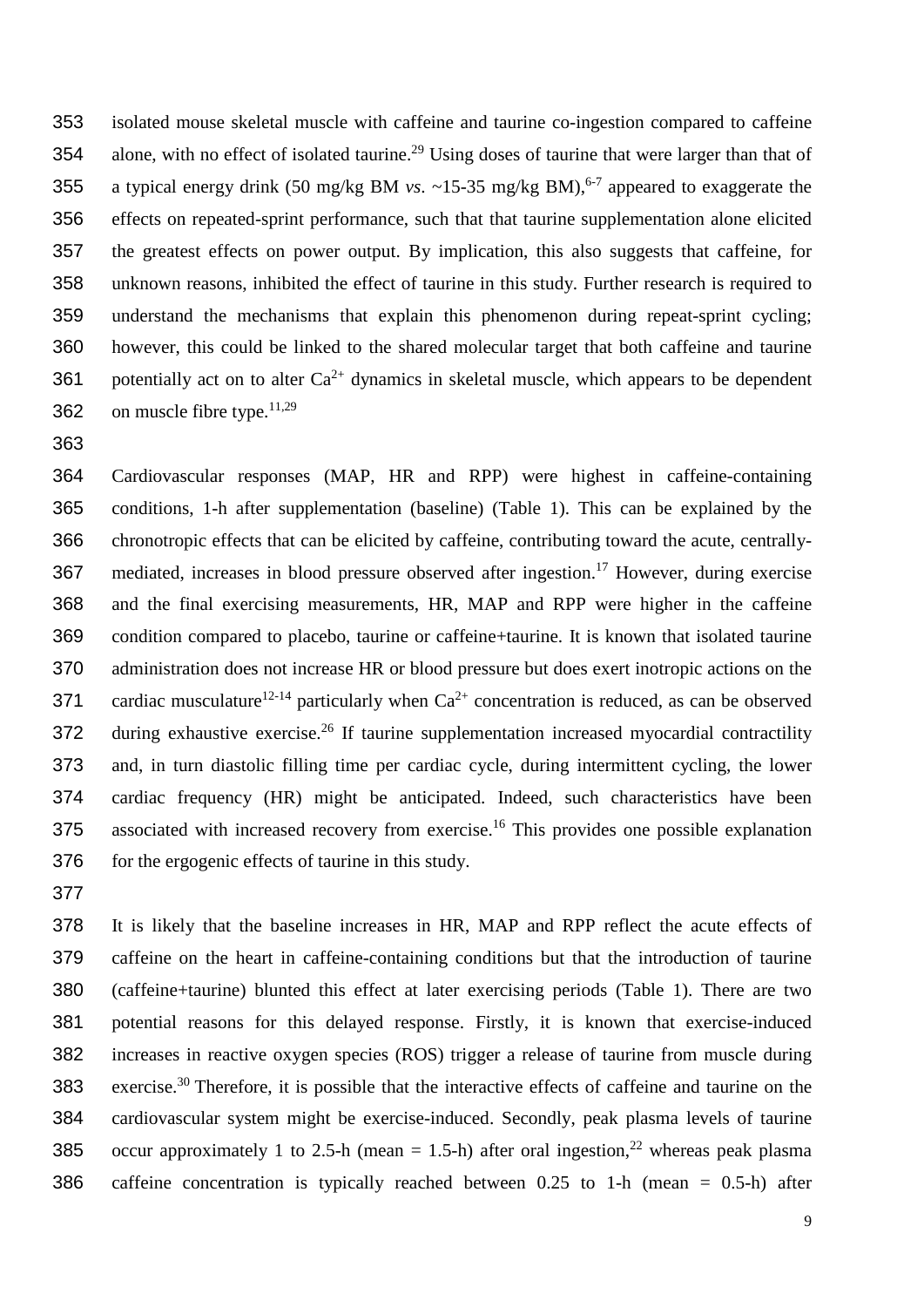387 ingestion.<sup>23</sup> Since both supplements were administered simultaneously in the current study, it is possible that the actions of taurine on the cardiovascular system were delayed and, thus, did not induce physiological changes until after baseline conditions. Whilst more research is needed to elucidate the mechanisms that caused this response, our findings suggest that oral ingestion of taurine is capable of lowering BP and HR.

 Co-ingestion of taurine and caffeine has been shown to reduce HR, perhaps facilitated by 394 taurine in response to caffeine-induced pressor effect.<sup>14</sup> Our baseline data shows that caffeine+taurine increased HR but, after exercise, HR and other cardiovascular responses were lower than caffeine alone (Table 1). We are unsure why our data only agree with 397 previous studies<sup>14</sup> after our participants took part in physical exercise but various 398 methodological differences prevent direct comparisons. For example, Bichler et al.<sup>14</sup> did not conduct their study on exercising participants and administered lower oral doses of taurine and caffeine. Whilst further research is required to elucidate the cardiovascular effects of caffeine and taurine co-ingestion, our findings suggest that taurine can counteract the effect of caffeine on HR, MAP and RPP, as demonstrated by differences between caffeine and caffeine+taurine at various time-points (Table 1), without compromising performance during repeat-sprint cycling.

 There were some limitations to this study. We have primarily focussed on peripheral causes of fatigue, without acknowledging the wider roles of both caffeine and taurine on the central 408 nervous system.<sup>17,20</sup> It would have been useful to measure the relative contributions of central and peripheral sources of fatigue in this study in order to identify the mechanisms that facilitate the notable performance improvements with taurine supplementation, as well as 411 qualifying our discussion of mechanism, which have centred on  $Ca^{2+}$  handling in the muscle.

 Future research should investigate the underlying mechanisms further. We also did not take venous blood samples in this study to test for plasma caffeine or taurine concentration, nor did we follow a double-blind research design. The reasons for these choices related to participant recruitment and health and safety concerns whilst providing supplements. Our laboratory is currently working on methods to avoid venous blood sampling for verification of plasma caffeine and taurine in studies such as this.

#### **Practical applications**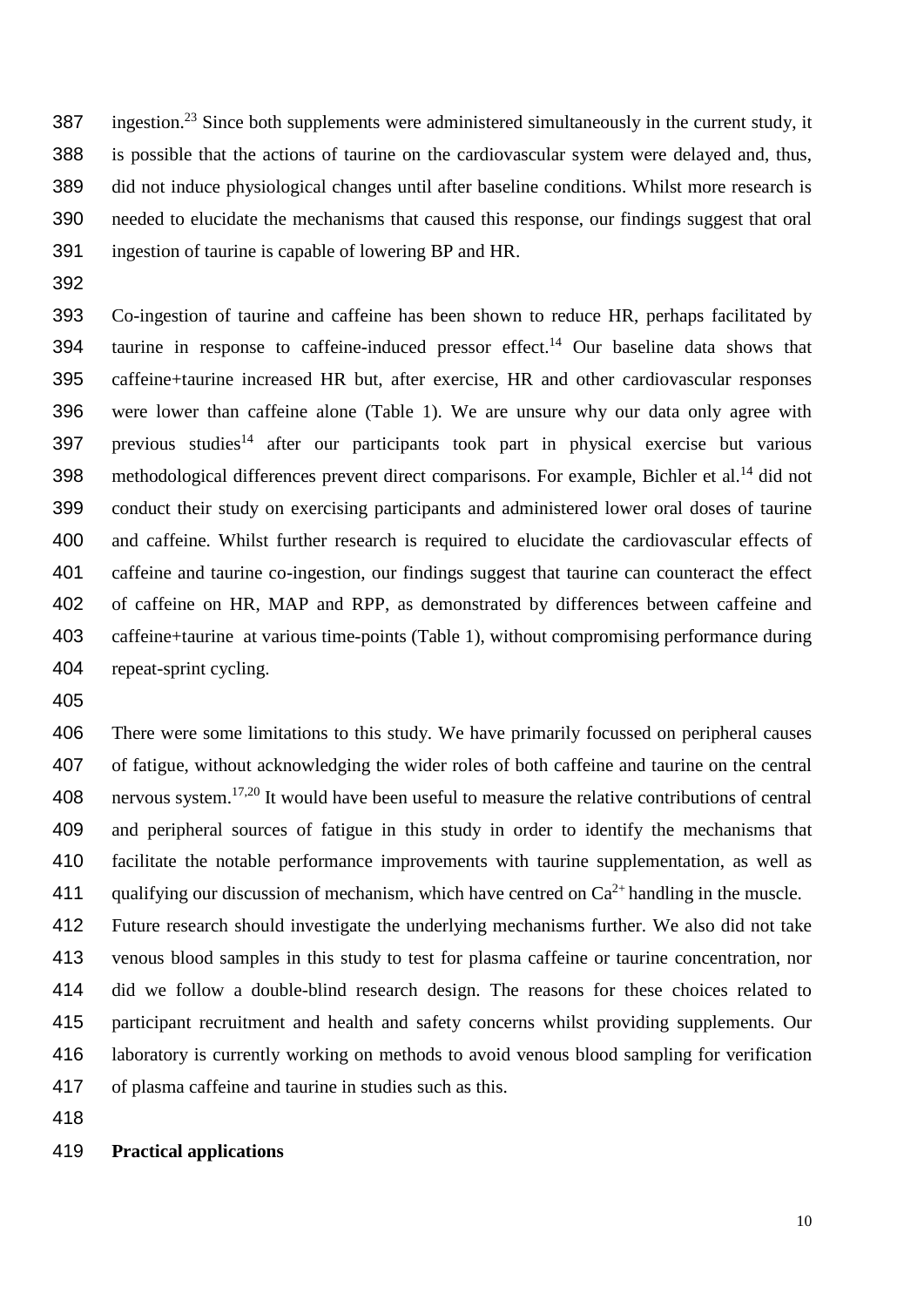420 The superior PP, MPP and MP observed after taurine supplementation has logical importance during track cycling events. The ability to generate a high peak power may help in sprinting, standing starts or even translate into other power-based sports. Taurine supplementation 423 might also ameliorate performance during short, high-intensity events, based on the ~3% difference in the inter-sprint fatigue index between taurine and caffeine conditions.

#### **Conclusion**

 Oral ingestion of taurine elicited at *small-to-moderate* improvements in repeat-Wingate cycling compared to other conditions. Whilst taurine ingestion led to a greater rate of fatigue within each Wingate sprint, power output was maintained more effectively between 430 successive sprints compared to caffeine or caffeine+taurine co-ingestion. Caffeine-containing supplements increased baseline (post supplementation) cardiovascular responses compared to taurine and placebo conditions but the interaction of taurine and caffeine resulted in a lowered HR, MAP and RPP in response to exercise compared to caffeine alone. Further research is needed to establish whether this effect is exercise-induced and to reveal the underlying mechanisms that explain the current findings.

- 
- 
- 
- 
- 
- 

- 
- 
- 
- 
- 
- 

- 
- 
- 
-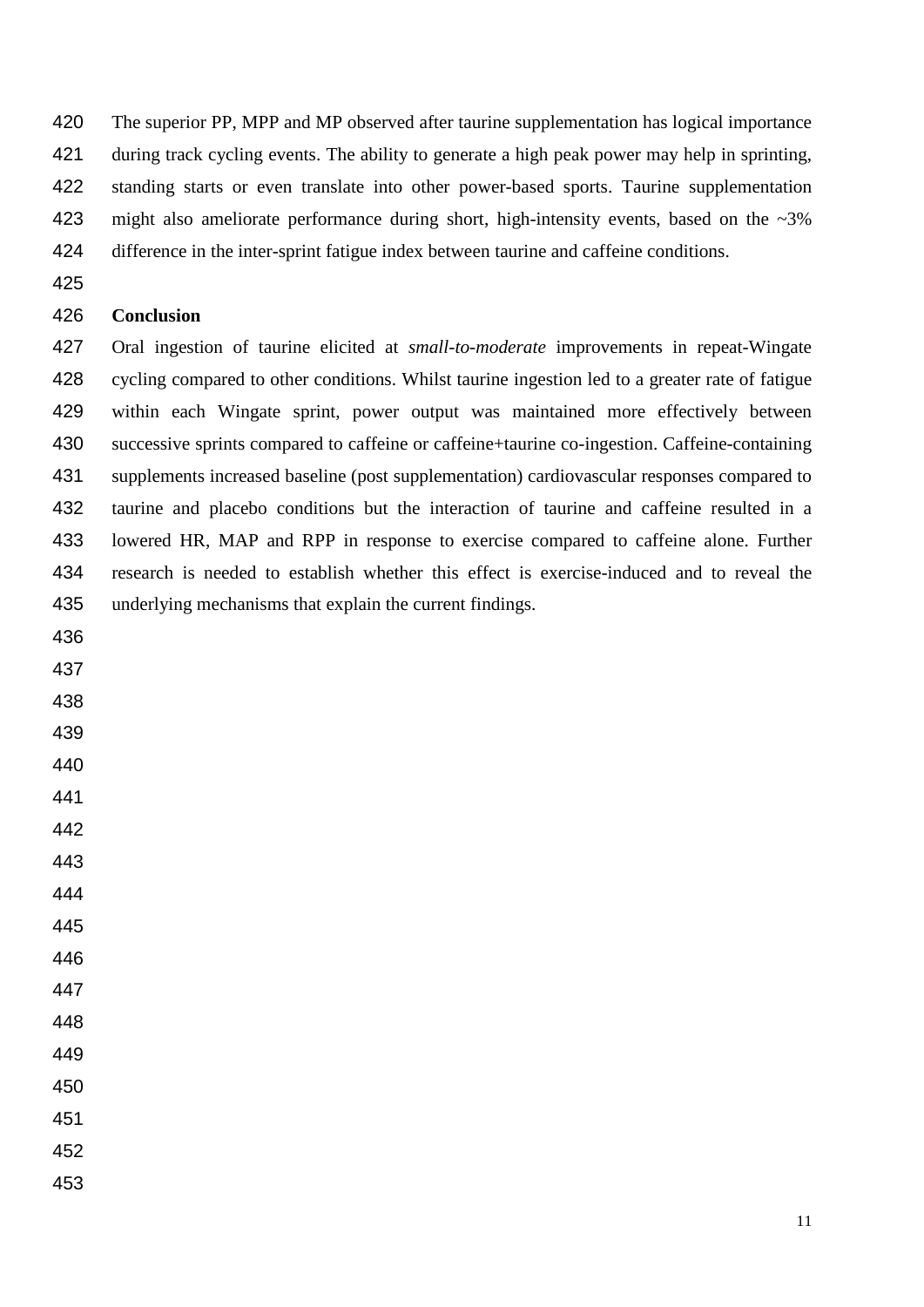#### 454 **References**

- 455
- 456 1. McLellan TM, Lieberman HR. Do energy drinks contain active components other than<br>457 caffeine? *Nut Res.* 2012: 70(12): 730-744. 457 caffeine?. *Nut Res*. 2012; 70(12):730-744.
- 458 2. Burke LM. Caffeine and sports performance. *Appl Physiol Nutr Metab.* 2008; 33(6):1319- 459 1334.
- 460 3. Stuart GR, Hopkins WG, Cook C, Cairns SP. Multiple effects of caffeine on simulated high-<br>461 then intensity team-sport performance. *Med Sci Sports Exerc*. 2005: 37(11):1998-2005. 461 intensity team-sport performance. *Med Sci Sports Exerc*. 2005; 37(11):1998-2005.
- 462 4. Mohr M, Nielsen JJ, Bangsbo J. Caffeine intake improves intense intermittent exercise<br>463 berformance and reduces muscle interstitial potassium accumulation. *J Appl Physiol*. 2011: 463 performance and reduces muscle interstitial potassium accumulation. *J Appl Physiol.* 2011; 464 111(5):1372-1379.<br>465 5. Balshaw TG, Bam
- 5. Balshaw TG, Bampouras TM, Barry TJ, Sparks SA. The effect of acute taurine ingestion on 466 3-km running performance in trained middle-distance runners. *Amino Acids*. 2013; 44(2):555- 467 561.
- 468 6. Rutherford JA, Spriet LL, Stellingwerff T. The effect of acute taurine ingestion on endurance<br>469 berformance and metabolism in well-trained cyclists. *Int J Sport Nutr Exerc Metab*. 469 performance and metabolism in well-trained cyclists. *Int J Sport Nutr Exerc Metab*. 470 2010; 20(4):322-329.<br>471 7. Milioni F. Malta Ede
- 471 7. Milioni F, Malta Ede S, Rocha LG et al. Acute administration of high doses of taurine does<br>472 not substantially improve high-intensity running performance and the effect on maximal 472 not substantially improve high-intensity running performance and the effect on maximal<br>473 accumulated oxygen deficit is unclear. Appl Physiol Nutr Metab. 2016; 41(5):498-503 473 accumulated oxygen deficit is unclear. *Appl Physiol Nutr Metab*. 2016; 41(5):498-503
- 474 8. Tallis J, Duncan MJ, James RS. What can isolated skeletal muscle experiments tell us about 475 the effects of caffeine on exercise performance? Br J Pharmacol. 2015; 172:3703–3713.
- 476 9. Galler S, Hutzler C, Haller T. Effects of taurine on  $Ca^{2+}$ -dependent force development of skinned muscle fibre preparations. *J Exp Biol.* 1990;152(1):255-264. 477 skinned muscle fibre preparations. *J Exp Biol.* 1990;152(1):255-264.<br>478 10. Bakker AJ. Berg HM. Effect of taurine on sarcoplasmic reticului
- 478 10. Bakker AJ, Berg HM. Effect of taurine on sarcoplasmic reticulum function and force in<br>479 skinned fast-twitch skeletal muscle fibres of the rat. J Physiol. 2002:538(1):185-194. 479 skinned fast-twitch skeletal muscle fibres of the rat. J Physiol. 2002;538(1):185-194.<br>480 11. Hamilton EJ. Berg HM. Easton CJ. Bakker AJ. The effect of taurine depletio
- 11. Hamilton EJ, Berg HM, Easton CJ, Bakker AJ. The effect of taurine depletion on the 481 contractile properties and fatigue in fast-twitch skeletal muscle of the mouse. *Amino Acids.*  482 2006;31(3):273-278.<br>483 12 Doerner JM. Kuettin
- 483 12. Doerner JM, Kuetting DL, Luetkens JA, et al. Caffeine and taurine containing energy drink<br>484 increases left ventricular contractility in healthy volunteers. *Int J Cardiovasc Imaging*. 2015; 484 increases left ventricular contractility in healthy volunteers. *Int J Cardiovasc Imaging*. 2015; 485 31(3):595-601.<br>486 13. Haisadeghi S.
- 486 13. Hajsadeghi S, Mohammadpour F, Manteghi MJ, et al. Effects of energy drinks on blood 487 pressure, heart rate, and electrocardiographic parameters: An experimental study on healthy<br>488 young adults. Anatol J Cardiol. 2016;16(2):94-99. 488 young adults. *Anatol J Cardiol.* 2016;16(2):94-99.<br>489 14. Bichler A. Swenson A. Harris MA. A combinational
- 489 14. Bichler A, Swenson A, Harris MA. A combination of caffeine and taurine has no effect on short term memory but induces changes in heart rate and mean arterial blood pressure. Amino 490 short term memory but induces changes in heart rate and mean arterial blood pressure. *Amino*  491 *Acids.* 2006;31(4):471-476.
- 492 15. Crisafulli A, Carta C, Melis F et al. Haemodynamic responses following intermittent 493 supramaximal exercise in athletes. *Antonio Exp Physiol.* 2004;89(6):665–674.
- 16. Lavine SJ, Walsh T. Exercise Tolerance and the Post Exercise Diastolic Filling Pattern in 495 Patients With the Resting Impaired Relaxation. *Cardiol Res.* 2011;2(4):139-149.
- 496 17. Fredholm BB, Battig K, Holmen J, Nehlig A, Zvartau EE. Actions of caffeine in the brain<br>497 with special reference to factors that contribute to its widespread use. *Pharmacol Rev*. 497 with special reference to factors that contribute to its widespread use. *Pharmacol Rev*. 498 1999;51(1):83-133.<br>499 18. Schuh KJ. Gri
- 499 18. Schuh KJ, Griffiths RR. Caffeine reinforcement—the role of withdrawal.<br>500 *Psychopharmacology*. 1997:130(4):320–326. 500 *Psychopharmacology*. 1997;130(4):320–326.
- 501 19. Kenemans JL, Lorist MM. Caffeine and selective visual processing. *Pharmacol. Biochem*  502 *Behav*. 1995;52(3):461–471.
- 503 20. Jia F, Yue M, Chandra D et al. Taurine Is a Potent Activator of Extrasynaptic GABAA<br>504 Receptors in the Thalamus. *J Neurosci.* 2008:28(1):106-115. 504 Receptors in the Thalamus. *J Neurosci.* 2008;28(1):106 -115.<br>505 21. Da Silva LA. Tromm CB. Bom KF et al. Effects of tau
- 505 21. Da Silva LA, Tromm CB, Bom KF et al. Effects of taurine supplementation following<br>506 eccentric exercise in young adults. Appl Physiol Nutr Metab. 2013:39(1):101-104. 506 eccentric exercise in young adults. *Appl Physiol Nutr Metab*. 2013;39(1):101-104.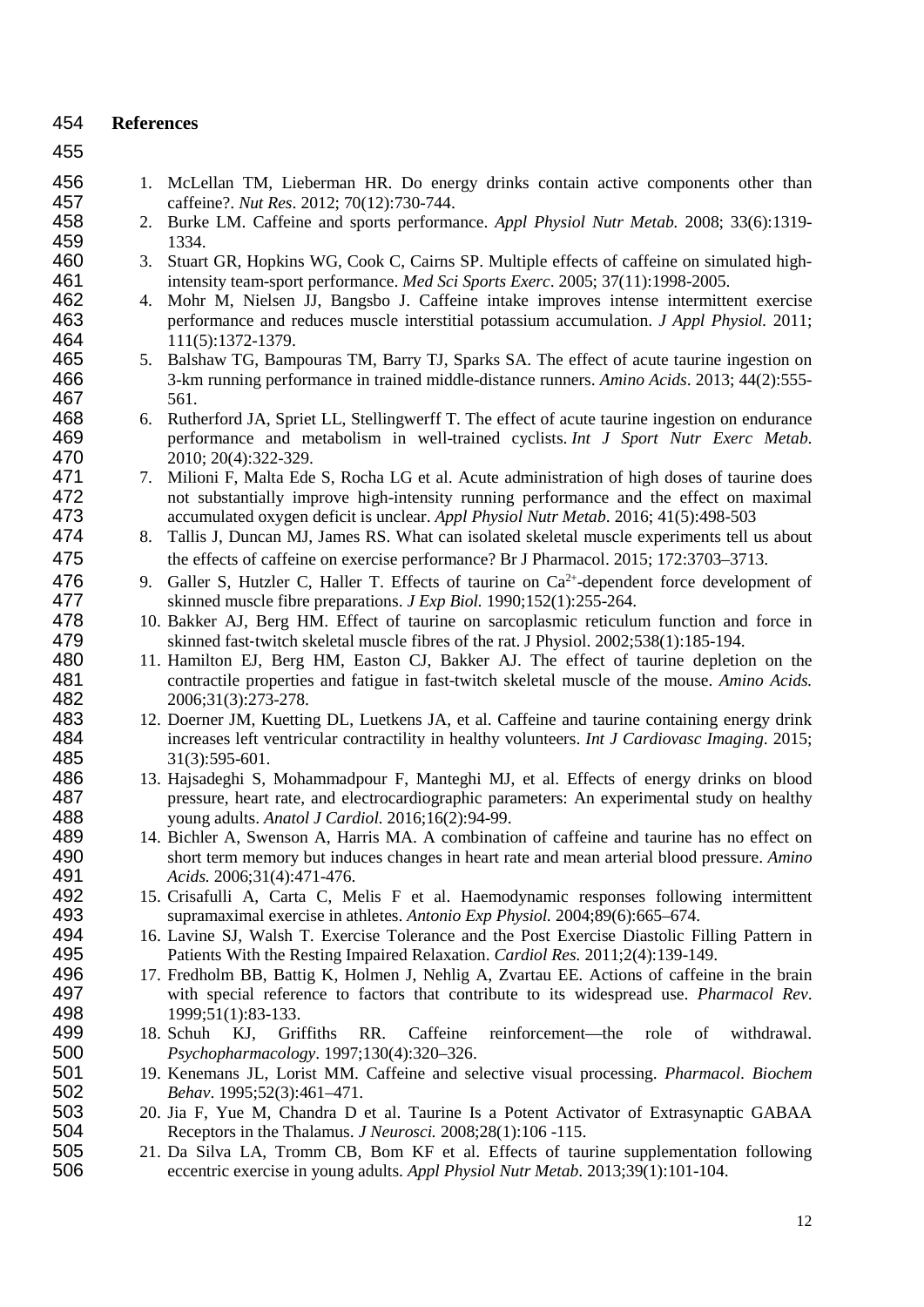- 507 22. Ghandforoush-Sattari M, Mashayekhi S, Krishna CV, Thompson JP, Routledge PA.<br>508 Pharmacokinetics of Oral Taurine in Healthy Volunteers. *J Amino Acids*. 2010, 346237. doi: Pharmacokinetics of Oral Taurine in Healthy Volunteers. *J Amino Acids*. 2010, 346237. doi: 509 10.4061/2010/346237<br>510 23. Arnaud MJ, Welsch
- 510 23. Arnaud MJ, Welsch C. Theophylline and caffeine metabolism in man. In: Reitbrock N,<br>511 Woodcock BG and Staib. AH eds. *Theophylline and Other Methylxanthines*. Zurich: Friedr. Woodcock BG and Staib, AH eds. *Theophylline and Other Methylxanthines.* Zurich: Friedr. 512 Vieweg and Sons; 1982:135–148.<br>513 24. Fitzsimons M. Dawson B. Ware D.
- 513 24. Fitzsimons M, Dawson B, Ware D, Wilkinson A. Cycling and running tests of repeated sprint<br>514 bility. Aust J Sci Med Sport. 1993.25:82–87. ability. *Aust J Sci Med Spor*t.1993.25:82–87.
- 25. Batterham AM, Hopkins WG. Making meaningful inferences about magnitudes. *Int J Sports Physiol Perform.* 2006;1:50–57.
	- 26. Huxtable JR. Physiological actions of taurine. *Physiol Rev.*1992;72:101-163.
- 27. Matsuzaki Y, Miyazaki T, Miyakawa S, Bouscarel B, Ikegami T, Tanaka N. Decreased taurine concentration in skeletal muscles after exercise for various times. *Med Sci Sports Exerc*. 2002;34:793-797
- 521 28. Westerblad H, Allen DG. Recent advances in the understanding of skeletal muscle fatigue.<br>522 Curr Opin Rheumatol. 2002;14:648–652. *Curr Opin Rheumatol.* 2002;14:648–652.
- 523 29. Tallis J, Higgins MF, Cox VM, Duncan MJ, James RS. Does a physiological concentration of taurine increase acute muscle power output, time to fatigue, and recovery in isolated mouse 524 taurine increase acute muscle power output, time to fatigue, and recovery in isolated mouse<br>525 soleus (slow) muscle with or without the presence of caffeine? *Can J Physiol Pharmacol*. soleus (slow) muscle with or without the presence of caffeine? *Can J Physiol Pharmacol.* 2014;92(1):42-49.
- 30. Cuisinier C, Michotte De Welle J, Verbeeck RK et al. Role of taurine in osmoregulation during endurance exercise. *Eur J Appl Physiol.*2002;87(6):489-95.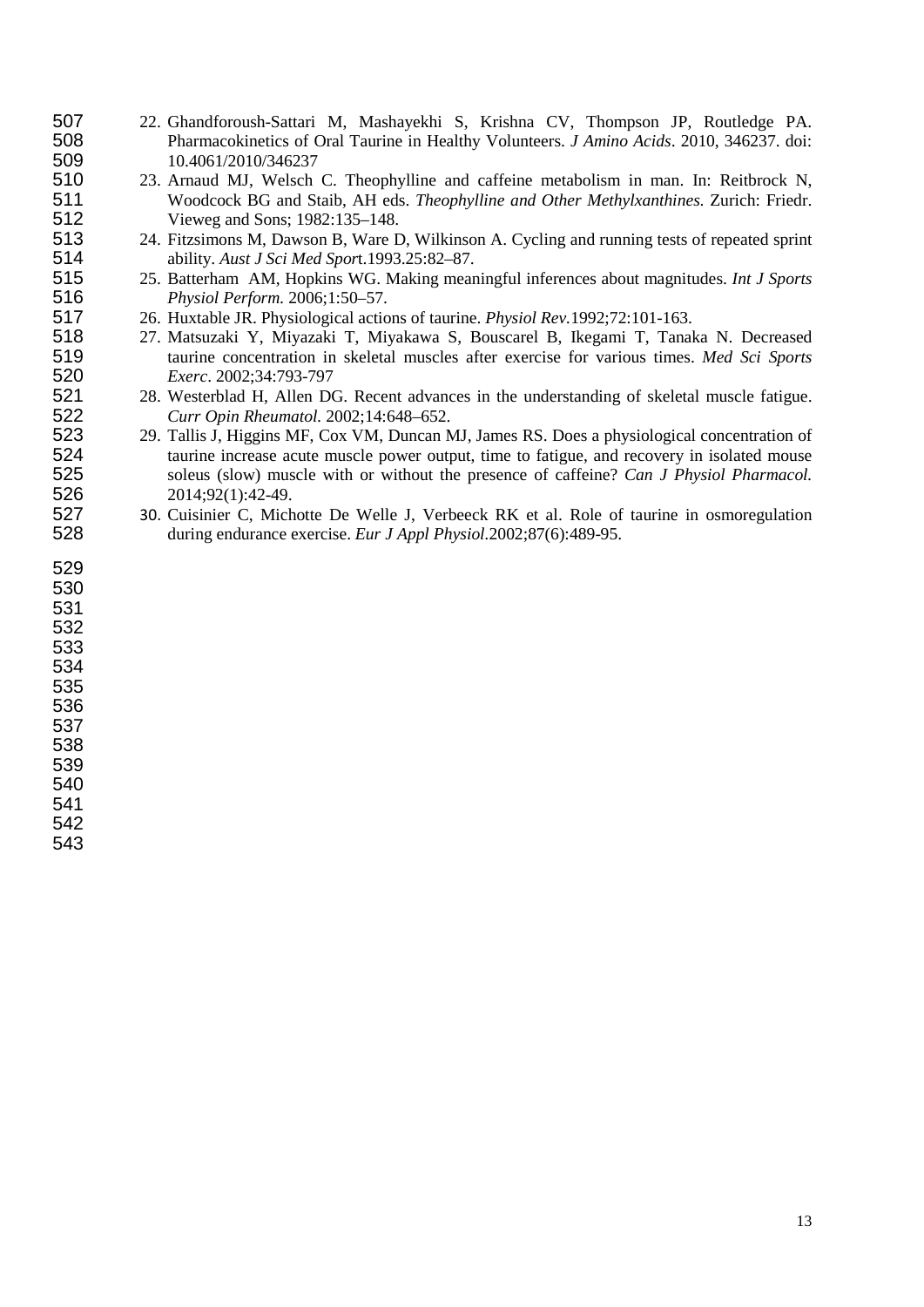## 544<br>545

545 **Table 1.** Effect sizes and magnitude-based inferences for resting, baseline, and exercising heart rate (HR), blood lactate (B[La]), mean arterial pressure 546 (MAP), rate pressure product (RPP) and rating of perceived 546 (MAP), rate pressure product (RPP) and rating of perceived exertion (RPE) between placebo (P), caffeine (C), taurine (T) and caffeine+taurine (C+T) conditions ( $n = 7$ ). Mean  $\pm$  SD are reported. conditions  $(n = 7)$ . Mean  $\pm$  SD are reported.

548

|                                          |                        |                        |                          | $C$ affeine +          |                                                                                                                 |
|------------------------------------------|------------------------|------------------------|--------------------------|------------------------|-----------------------------------------------------------------------------------------------------------------|
|                                          | Placebo (P)            | Caffeine $(C)$         | Taurine (T)              | Taurine $(C+T)$        | Direction, effect size and mechanistic inference                                                                |
| <b>HR</b>                                |                        |                        |                          |                        |                                                                                                                 |
| Resting HR (b/min)                       | 12.5<br>75.3<br>$\pm$  | $\pm$ 8.2<br>76.0      | 74.7<br>12.2<br>$\pm$    | 76.6<br>$\pm$ 11.2     | $P \le C^{E}$ ; $P > T^{E}$ ; $P \le C + T^{E}$ ; $C > T^{E}$ ; $C \le C + T^{E}$ ; $T \le C + T^{E}$           |
| Baseline HR (b/min)                      | 11.3<br>73.0<br>$\pm$  | 79.1<br>14.7<br>$\pm$  | 66.9<br>13.5<br>$\pm$    | 74.0<br>12.9<br>$\pm$  | $P < C^{tC}$ ; $P > T^{tC}$ ; $P < C + T^{tE}$ ; $C > T^{*A}$ ; $C > C + T^{tE}$ ; $T < C + T^{tC}$             |
| Mean exercising HR (b/min)               | 26.1<br>159.6<br>士     | 164.9<br>26.4<br>土     | 161.5<br>29.9<br>$\pm$   | 158.2<br>25.1<br>$\pm$ | $P < C^{D}$ ; $P < T^{C}$ ; $P < C + T^{E}$ ; $C > T^{E}$ ; $C > C + T^{D}$ ; $T > C + T^{E}$                   |
| Final HR (b/min)                         | 166.7<br>21.3<br>$\pm$ | 169.8<br>23.8<br>$\pm$ | 166.0<br>23.0<br>$\,+\,$ | 163.3<br>22.4<br>$\pm$ | $P < C^{jE}$ ; $P < T^{jE}$ ; $P > C + T^{jD}$ ; $C > T^{jD}$ ; $C > C + T^{jC}$ ; $T > C + T^{jD}$             |
| <b>MAP</b>                               |                        |                        |                          |                        |                                                                                                                 |
| Resting MAP (mmHg)                       | 12.5<br>89.7<br>$\pm$  | 90.9<br>10.2<br>$\pm$  | 92.7<br>6.5<br>$\pm$     | 92.4<br>8.2<br>$\pm$   | $P < C^{tE}$ ; $P < T^{tE}$ ; $P < C + T^{tE}$ ; $C < T^{tE}$ ; $C < C + T^{tE}$ ; $T > C + T^{tE}$             |
| Baseline MAP (mmHg)                      | 12.3<br>92.2<br>$\pm$  | 95.7<br>8.3<br>$\pm$   | 90.6<br>7.6<br>$\pm$     | 94.5<br>9.8<br>$\pm$   | $P \leq C^{jE}$ ; $P > T^{jE}$ ; $P \leq C + T^{jE}$ ; $C > T^{jD}$ ; $C > C + T^{jE}$ ; $T \leq C + T^{jE}$    |
| Final MAP (mmHg)                         | 9.7<br>88.4<br>士       | 94.4<br>19.0<br>$+$    | 87.3<br>5.1<br>$\pm$     | 88.5<br>6.1<br>$\pm$   | $P < C^{tC}$ ; $P > T^{tE}$ ; $P < C + T^{tE}$ ; $C > T^{tD}$ ; $C > C + T^{tD}$ ; $T < C + T^{tE}$             |
| <b>RPP</b>                               |                        |                        |                          |                        |                                                                                                                 |
| Resting RPP (mmHg/b/min)                 | 1548<br>9981<br>士      | 9525<br>1623<br>$\pm$  | 9977<br>1626<br>$\pm$    | 9454<br>1513<br>$\pm$  | $P > C^{tE}$ ; $P > T^{tE}$ ; $P > C + T^{tE}$ ; $C < T^{tE}$ ; $C > C + T^{tE}$ ; $T > C + T^{tE}$             |
| Baseline RPP (mmHg/b/min)                | 8870<br>1243<br>士      | 10636<br>2134<br>$\pm$ | 8645<br>1327<br>士        | 9688<br>2240<br>士      | $P < C^{HB}$ ; $P > T^{E}$ ; $P < C + T^{IE}$ ; $C > T^{HB}$ ; $C > C + T^{VC}$ ; $T < C + T^{VE}$              |
| Final RPP (mmHg/b/min)                   | 22311<br>3809<br>$\pm$ | 23921<br>5312<br>$\pm$ | 22150<br>4531<br>$\pm$   | 22120<br>4338<br>$\pm$ | $P < C^{fD}$ ; $P > T^{fE}$ ; $P < C + T^{fE}$ ; $C > T^{fD}$ ; $C > C + T^{fD}$ ; $T > C + T^{fE}$             |
| <b>B</b> [La]                            |                        |                        |                          |                        |                                                                                                                 |
| Resting B[La] (mmol/L)                   | 1.2<br>0.3<br>$\pm$    | 0.8<br>1.5<br>$\pm$    | 0.2<br>1.0<br>$\pm$      | 1.5<br>0.5<br>$\pm$    | $P \leq C^{jE}$ ; $P > T^{jE}$ ; $P \leq C + T^{jE}$ ; $C > T^{FE}$ ; $C \sim C + T^{jE}$ ; $T \leq C + T^{FE}$ |
| Baseline B[La] (mmol/L)                  | 1.1<br>0.6<br>士        | 1.2<br>0.2<br>$\pm$    | 0.8<br>0.1<br>$\pm$      | 1.0<br>0.1<br>士        | $P < C^{tC}$ ; $P > T^{tE}$ ; $P > C + T^{tE}$ ; $C > T^{tA}$ ; $C > C + T^{tD}$ ; $T < C + T^{tB}$             |
| Mean exercising $B[La]$ (mmol/L)         | 8.9<br>1.6<br>士        | 9.7<br>1.9<br>$\pm$    | 8.6<br>1.7<br>$\pm$      | 8.8<br>1.8<br>$\pm$    | $P \leq C^{jE}$ ; $P > T^{jE}$ ; $P > C + T^{jE}$ ; $C > T^{jC}$ ; $C > C + T^{jC}$ ; $T \leq C + T^{jE}$       |
| <b>RPE</b><br>Mean exercising RPE (6-20) | 18<br>$\pm$ 1          | 17<br>土                | 17<br>$\pm$ 1            | 17<br>$\pm$ 1          | $P > C^{jE}$ ; $P > T^{jE}$ ; $P > C + T^{jE}$ ; $C \sim T^{jE}$ ; $C \sim C + T^{jE}$ ; $T \sim C + T^{jE}$    |

Note: Mechanistic inferences: A = Most likely; <sup>B</sup> = Very likely; <sup>C</sup> = likely; <sup>D</sup> = Possibly; <sup>E</sup> = Unclear. Qualitative outcome is reported between experimental conditions. Effect sizes (*d*): <sup>†</sup> = Trivial; <sup>‡</sup> = Small;  $* =$  Moderate;  $* =$  Large or Very Large.  $> =$  mean is larger than;  $< =$  mean is smaller than;  $\sim =$  mean is equal. Symbols are used in all following Figures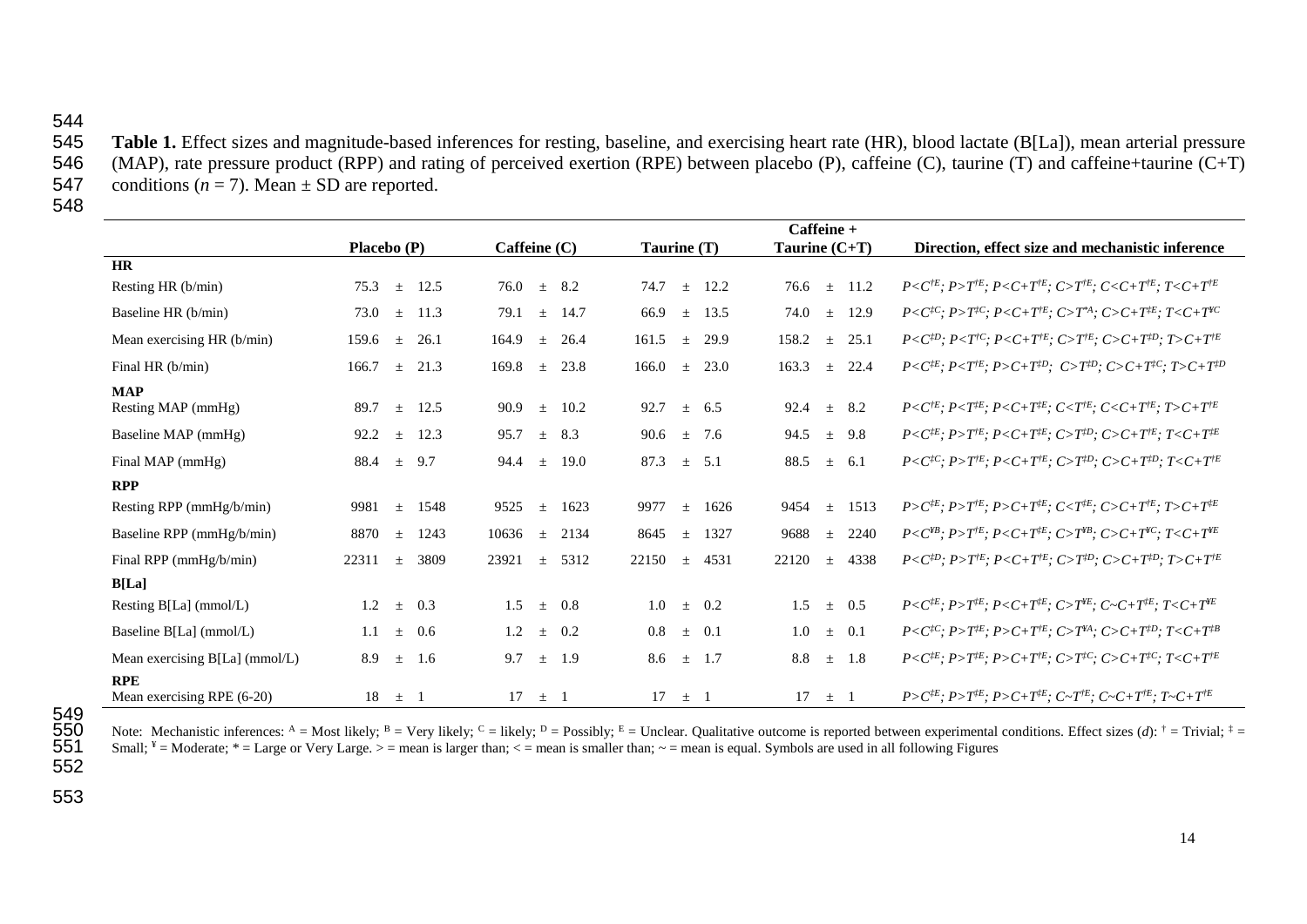| 554               |                                                                                                                                                                                                                                  |
|-------------------|----------------------------------------------------------------------------------------------------------------------------------------------------------------------------------------------------------------------------------|
| 555               | List of figure legends:                                                                                                                                                                                                          |
| 556<br>557<br>558 | Figure 1. Mean $\pm$ SD for mean peak power (MPP) across the three Wingate tests between conditions ( $n = 7$ ). Only small-large differences are presented for<br>clarity.                                                      |
| 559<br>560        | <b>Figure 2.</b> Mean $\pm$ SD for peak power (PP) across the three Wingate tests between conditions ( $n = 7$ ). Only small-large differences are presented for clarity.                                                        |
| 561<br>562        | Figure 3. Mean $\pm$ SD for mean power (MP) across the three Wingate tests between conditions ( $n = 7$ ). Only small-large differences are presented for clarity.                                                               |
| 563<br>564        | Figure 4. Mean $\pm$ SD for the inter-sprint fatigue index (% FI <sub>Inter</sub> ) across the three Wingate tests between conditions ( $n = 7$ ). Only small-large differences are<br>presented for clarity.                    |
| 565<br>566<br>567 | Figure 5. Mean $\pm$ SD for the intra-sprint fatigue index (%FI <sub>Intra</sub> ) across the three Wingate tests between conditions ( $n = 7$ ). Only small-large differences are                                               |
| 568               | presented for clarity.                                                                                                                                                                                                           |
| 569<br>570        | Figure 6. Power output of a representative participant during repeated Wingate tests (x 3) in the four experimental conditions ( $T = Taurine$ ; $C+T = C$ affeine +<br>Taurine; $C = \text{Caffeine}$ ; $P = \text{Placebo}$ ). |
| 571               |                                                                                                                                                                                                                                  |
| 572               |                                                                                                                                                                                                                                  |
| 573               |                                                                                                                                                                                                                                  |
| 574               |                                                                                                                                                                                                                                  |
| 575<br>576        |                                                                                                                                                                                                                                  |
| 577               |                                                                                                                                                                                                                                  |
| 578               |                                                                                                                                                                                                                                  |
| 579               |                                                                                                                                                                                                                                  |
| 580               |                                                                                                                                                                                                                                  |
| 581               |                                                                                                                                                                                                                                  |
| 582               |                                                                                                                                                                                                                                  |
| 583               |                                                                                                                                                                                                                                  |
| 584               |                                                                                                                                                                                                                                  |
| 585               |                                                                                                                                                                                                                                  |
| 586<br>587        |                                                                                                                                                                                                                                  |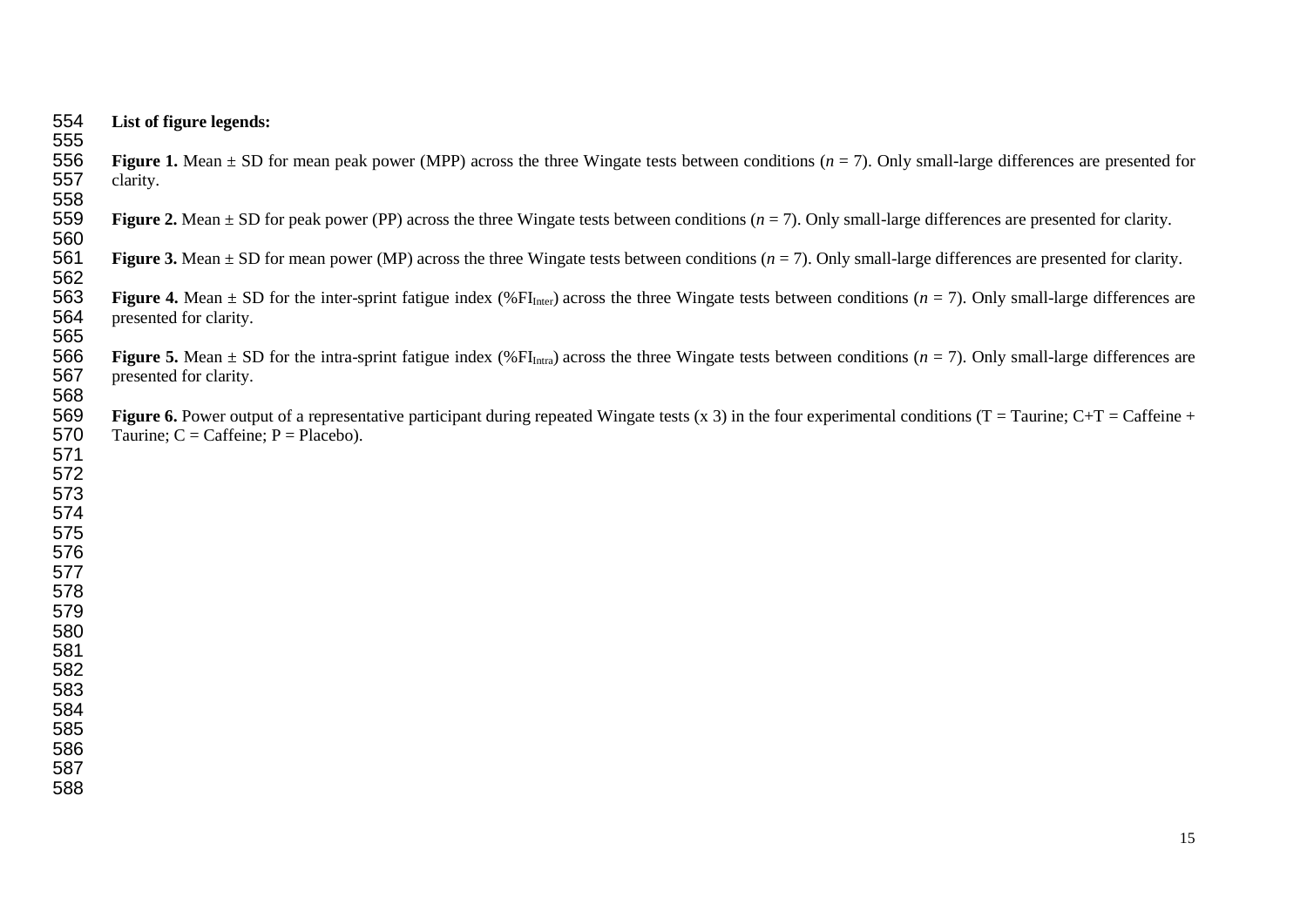

Figure  $1$  — Mean  $\pm$  SD for mean peak power across the 3 Wingate tests between conditions ( $n=7$ ). Only small-large differences are presented for clarity. Note: Mechanistic inferences: <sup>A</sup>Most likely; <sup>B</sup>very likely; <sup>C</sup>likely; <sup>D</sup>possibly; <sup>E</sup>unclear. Qualitative outcome is reported between experimental conditions. Effect sizes (d): <sup>†</sup>Trivial; <sup>‡</sup>small; <sup>\*</sup>moderate; \*large or very large.  $>$  = mean is larger than;  $<$  = mean is smaller than;  $\sim$  = mean is equal.



Figure  $2$  — Mean  $\pm$  SD for peak power across the 3 Wingate tests between conditions  $(n=7)$ . Only small-large differences are presented for clarity. Note: Mechanistic inferences: <sup>A</sup>Most likely; <sup>B</sup>very likely; <sup>C</sup>likely; <sup>D</sup>possibly; <sup>E</sup>unclear. Qualitative outcome is reported between experimental conditions. Effect sizes (d): <sup>†</sup>Trivial; <sup>‡</sup>small; <sup>\*</sup>moderate; \*large or very large. >= mean is larger than;  $\le$  = mean is smaller than;  $\sim$  = mean is equal.



Figure  $3$  — Mean  $\pm$  SD for mean power across the 3 Wingate tests between conditions ( $n = 7$ ). Only small-large differences are presented for clarity. Note: Mechanistic inferences:  $^{A}$ Most likely;  $^{B}$ very likely;  $^{C}$ likely; <sup>D</sup>possibly; <sup>E</sup>unclear. Qualitative outcome is reported between experimental conditions. Effect sizes (d):  $<sup>†</sup>$ Trivial;  $<sup>‡</sup>$ small;  $<sup>∗</sup>$ moderate; \*large or very</sup></sup></sup> large.  $>$  = mean is larger than;  $<=$  mean is smaller than;  $\sim$  = mean is equal.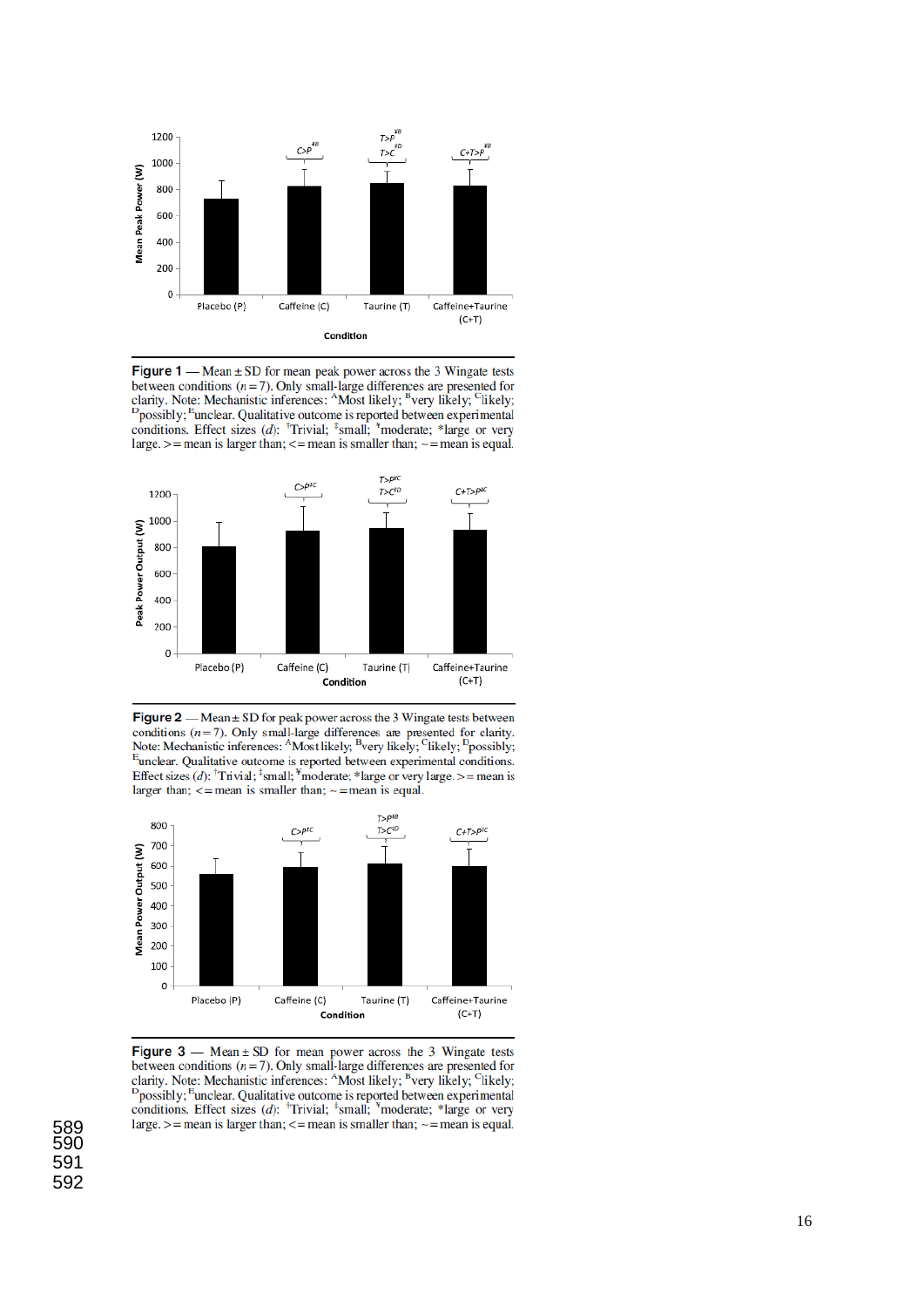

**Figure 4** — Mean  $\pm$  SD for the intersprint fatigue index (%FI<sub>Inter</sub>) across the 3 Wingate tests between conditions  $(n=7)$ . Only small-large differences are presented for clarity. Note: Mechanistic inferences:<br>AMost likely; <sup>B</sup>very likely; <sup>C</sup>likely; <sup>D</sup>possibly; <sup>E</sup>unclear. Qualitative outcome is reported between experimental conditions. Effect sizes  $(d)$ : <sup>†</sup>Trivial; <sup>‡</sup>small; <sup>\*</sup>moderate; \*large or very large. > = mean is larger than; < = mean is smaller than;  $\sim$  = mean is equal.



**Figure 5** — Mean  $\pm$  SD for the intrasprint fatigue index (%FI<sub>Intra</sub>) across the 3 Wingate tests between conditions  $(n=7)$ . Only small-large differences are presented for clarity. Note: Mechanistic inferences: AMost likely; <sup>B</sup>very likely; <sup>C</sup>likely; <sup>D</sup>possibly; <sup>E</sup>unclear. Qualitative outcome is reported between experimental conditions. Effect sizes  $(d)$ : <sup>†</sup>Trivial; <sup>‡</sup>small; <sup>\*</sup>moderate; \*large or very large. > = mean is larger than; < = mean is smaller than;  $\sim$  = mean is equal.